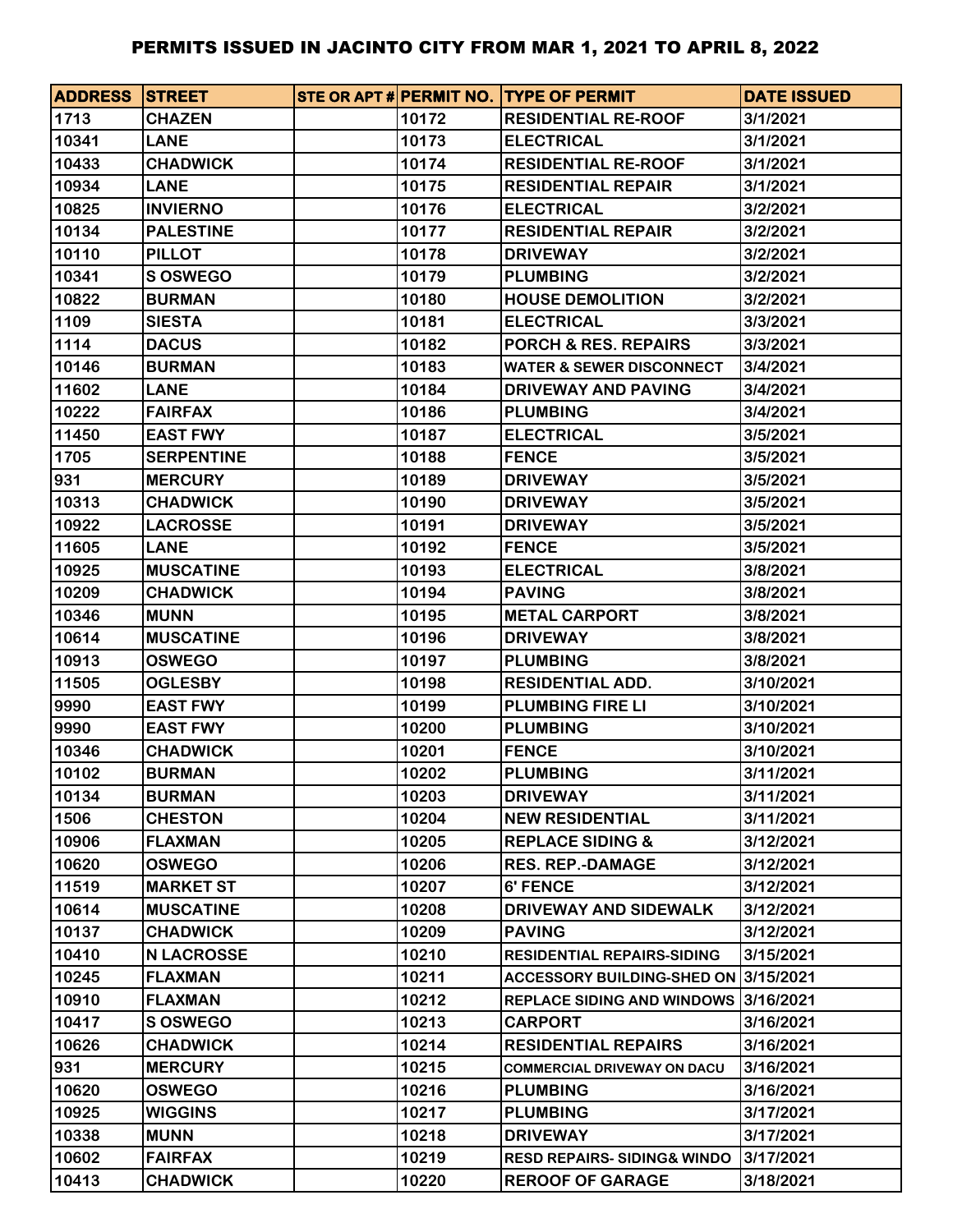| 11519 | <b>MARKET ST</b>  | 10221 | <b>MECHANICAL</b>                  | 3/19/2021 |
|-------|-------------------|-------|------------------------------------|-----------|
| 10118 | <b>CHADWICK</b>   | 10222 | <b>FENCE</b>                       | 3/19/2021 |
| 10426 | <b>PALESTINE</b>  | 10223 | <b>RESIDENTIAL REPAIRS</b>         | 3/19/2021 |
| 1533  | <b>JENNIFER</b>   | 10224 | <b>RESIDENTIAL REPAIRS</b>         | 3/19/2021 |
| 1618  | <b>JENNIFER</b>   | 10225 | <b>RESIDENTIAL REPAIRS</b>         | 3/22/2021 |
| 10341 | <b>SOSWEGO</b>    | 10226 | <b>ELECTRICAL</b>                  | 3/22/2021 |
| 1521  | <b>SERPENTINE</b> | 10227 | <b>PLUMBING</b>                    | 3/22/2021 |
| 11510 | <b>OXHAM</b>      | 10228 | <b>ELECTRICAL</b>                  | 3/22/2021 |
| 10509 | <b>LANE</b>       | 10229 | <b>FENCE-METAL</b>                 | 3/23/2021 |
| 11026 | <b>MUSCATINE</b>  | 10230 | <b>RESIDENTIAL REPAIRS</b>         | 3/23/2021 |
| 10626 | <b>GARBER</b>     | 10231 | <b>DRIVEWAY</b>                    | 3/24/2021 |
| 10934 | <b>OSWEGO</b>     | 10232 | <b>PAVING</b>                      | 3/24/2021 |
| 1613  | <b>CASPERSON</b>  | 10233 | <b>RESIDENTIAL REPAIRS-WINDOWS</b> | 3/25/2021 |
| 10121 | <b>CHADWICK</b>   | 10234 | <b>RESIDENTIAL REPAIRS-WINDOWS</b> | 3/25/2021 |
| 10229 | <b>NORVIC</b>     | 10235 | <b>PLUMBING</b>                    | 3/25/2021 |
| 10205 | <b>CHADWICK</b>   | 10236 | <b>ELECTRICAL</b>                  | 3/26/2021 |
| 10146 | <b>BURMAN</b>     | 10237 | <b>PLUMBING</b>                    | 3/29/2021 |
| 11026 | <b>LACROSSE</b>   | 10238 | <b>RESIDENTIAL RE-ROOF</b>         | 3/29/2021 |
| 11602 | <b>OXHAM</b>      | 10239 | <b>PAVING</b>                      | 3/29/2021 |
| 1709  | <b>CASPERSON</b>  | 10240 | <b>ACCESSORY BUILDING-SHED</b>     | 3/30/2021 |
| 1709  | <b>CASPERSON</b>  | 10241 | <b>MECHANICAL</b>                  | 3/30/2021 |
| 11505 | <b>OXHAM</b>      | 10242 | <b>CARPORT</b>                     | 3/30/2021 |
| 10122 | <b>PALESTINE</b>  | 10243 | <b>RESIDENTIAL RE-ROOF</b>         | 3/30/2021 |
| 1109  | <b>MERCURY</b>    | 10244 | <b>FENCE</b>                       | 3/30/2021 |
| 10238 | <b>NORVIC</b>     | 10245 | <b>REPLACE SIDING</b>              | 3/31/2021 |
| 10706 | <b>LANE</b>       | 10246 | <b>DRIVEWAY</b>                    | 4/1/2021  |
| 10617 | <b>MUSCATINE</b>  | 10247 | <b>BLOCK AND BASE LEVEL</b>        | 4/1/2021  |
| 1713  | <b>CASPERSON</b>  | 10248 | <b>DRIVEWAY</b>                    | 4/1/2021  |
| 10310 | <b>WIGGINS</b>    | 10249 | <b>PAVING</b>                      | 4/1/2021  |
| 11519 | <b>MARKET ST</b>  | 10250 | <b>PLUMBING</b>                    | 4/5/2021  |
| 11001 | <b>MUSCATINE</b>  | 10251 | <b>ELECTRICAL</b>                  | 4/5/2021  |
| 11005 | <b>MUSCATINE</b>  | 10252 | <b>ELECTRICAL</b>                  | 4/5/2021  |
| 1610  | <b>CASPERSON</b>  | 10253 | <b>DRIVEWAY</b>                    | 4/5/2021  |
| 10602 | <b>WIGGINS</b>    | 10254 | <b>FENCE AND REPLACE SIDING</b>    | 4/6/2021  |
| 1702  | <b>CHESTON</b>    | 10255 | <b>REROOF</b>                      | 4/6/2021  |
| 10505 | <b>CHADWICK</b>   | 10256 | <b>DRIVEWAY</b>                    | 4/6/2021  |
| 10314 | <b>EAST FWY</b>   | 10257 | <b>ELECTRICAL</b>                  | 4/6/2021  |
| 11510 | <b>FLAXMAN</b>    | 10258 | <b>PLUMBING</b>                    | 4/6/2021  |
| 10802 | <b>MUSCATINE</b>  | 10259 | <b>DRIVEWAY</b>                    | 4/7/2021  |
| 10241 | <b>PALESTINE</b>  | 10260 | <b>RESIDENTIAL REPAIRS</b>         | 4/7/2021  |
| 10121 | <b>CHADWICK</b>   | 10261 | <b>RES-REMODEL</b>                 | 4/8/2021  |
| 1626  | <b>JENNIFER</b>   | 10263 | <b>ELECTRICAL</b>                  | 4/8/2021  |
| 10521 | <b>NORVIC</b>     | 10264 | <b>FOUNDATION LEVEL</b>            | 4/9/2021  |
| 10117 | <b>RUMAR</b>      | 10265 | <b>ACCESSORY BLDG</b>              | 4/9/2021  |
| 10930 | <b>BURMAN</b>     | 10266 | <b>FENCE</b>                       | 4/9/2021  |
| 10510 | <b>WIGGINS</b>    | 10267 | <b>RESIDENTIAL REPAIRS</b>         | 4/9/2021  |
| 10425 | <b>WIGGINS</b>    | 10268 | <b>FENCE</b>                       | 4/9/2021  |
| 1709  | <b>CASPERSON</b>  | 10269 | <b>ELECTRICAL</b>                  | 4/12/2021 |
| 10606 | <b>WIGGINS</b>    | 10270 | <b>DRIVEWAY</b>                    | 4/12/2021 |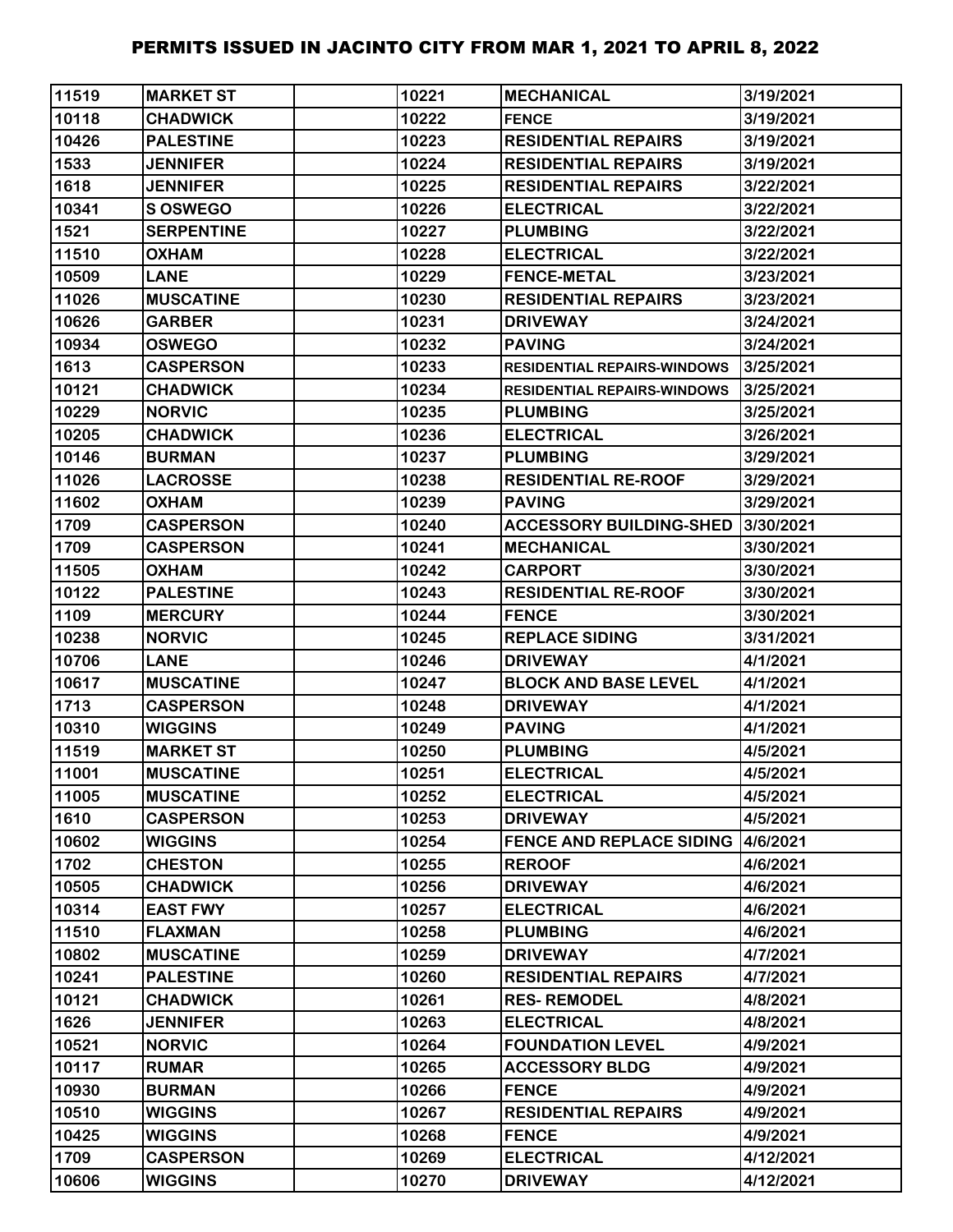| 1702  | <b>JENNIFER</b>  |                   | 10271 | <b>PLUMBING</b>                    | 4/12/2021 |
|-------|------------------|-------------------|-------|------------------------------------|-----------|
| 10405 | <b>MUSCATINE</b> |                   | 10272 | <b>WOOD FENCE</b>                  | 4/12/2021 |
| 10629 | <b>FLAXMAN</b>   |                   | 10273 | <b>SHED REPAIRS</b>                | 4/12/2021 |
| 10205 | <b>PILLOT</b>    |                   | 10274 | <b>CHAINLINK &amp; WOOD FENCE</b>  | 4/12/2021 |
| 10138 | <b>PILLOT</b>    |                   | 10275 | <b>DRIVEWAY</b>                    | 4/13/2021 |
| 10425 | <b>BURMAN</b>    |                   | 10276 | <b>DRIVEWAY</b>                    | 4/13/2021 |
| 1606  | <b>JENNIFER</b>  |                   | 10277 | <b>REROOF</b>                      | 4/13/2021 |
| 10511 | <b>LACROSSE</b>  |                   | 10278 | <b>COMM. REMODEL</b>               | 4/14/2021 |
| 10511 | <b>LACROSSE</b>  | TB1685-33/3410279 |       | <b>COMM. REMODEL</b>               | 4/14/2021 |
| 10511 | <b>LACROSSE</b>  | TB1685-33/3410280 |       | <b>COMM. REMODEL</b>               | 4/14/2021 |
| 10511 | <b>LACROSSE</b>  | TB272-31/32 10281 |       | <b>COMM. REMODEL</b>               | 4/14/2021 |
| 10511 | <b>LACROSSE</b>  | TB272-31/32 10282 |       | <b>COMM. REMODEL</b>               | 4/14/2021 |
| 10511 | <b>LACROSSE</b>  | TB243-29/30 10283 |       | <b>COMM. REMODEL</b>               | 4/14/2021 |
| 10511 | <b>LACROSSE</b>  | TB243-29/30 10284 |       | <b>COMM. REMODEL</b>               | 4/14/2021 |
| 10511 | <b>LACROSSE</b>  |                   | 10285 | <b>COMM. REMODEL</b>               | 4/14/2021 |
| 10511 | <b>LACROSSE</b>  | 27/28             | 10286 | <b>COMM. REMODEL</b>               | 4/14/2021 |
| 10511 | <b>LACROSSE</b>  | TB900-26          | 10287 | <b>COMM. REMODEL</b>               | 4/14/2021 |
| 10511 | <b>LACROSSE</b>  | TB900-26          | 10288 | <b>COMM. REMODEL</b>               | 4/14/2021 |
| 10511 | <b>LACROSSE</b>  | TB2457-39/4010289 |       | <b>COMM. REMODEL</b>               | 4/14/2021 |
| 10918 | <b>VERANO</b>    |                   | 10290 | <b>REROOF</b>                      | 4/15/2021 |
| 10905 | <b>VERANO</b>    |                   | 10291 | <b>METAL CARPORT</b>               | 4/15/2021 |
| 11515 | <b>MARKET</b>    |                   | 10292 | <b>MECHANICAL</b>                  | 4/15/2021 |
| 1610  | <b>BURMAN</b>    |                   | 10293 | <b>RES.REPAIRS</b>                 | 4/15/2021 |
| 1317  | <b>BELIN</b>     |                   | 10294 | <b>INGROUND POOL</b>               | 4/16/2021 |
| 10201 | <b>FLAXMAN</b>   |                   | 10295 | <b>WOOD-FENCE</b>                  | 4/16/2021 |
| 10714 | <b>PILLOT</b>    |                   | 10296 | <b>WOOD FENCE</b>                  | 4/16/2021 |
| 10118 | <b>WIGGINS</b>   |                   | 10297 | <b>RES.REPAIRS</b>                 | 4/19/2021 |
| 10213 | <b>NORVIC</b>    |                   | 10298 | <b>PLUMBING</b>                    | 4/19/2021 |
| 1335  | <b>HORATIO</b>   |                   | 10299 | <b>DEMO.SHED</b>                   | 4/19/2021 |
| 1734  | <b>BELIN</b>     |                   | 10300 | <b>DRIVEWAY</b>                    | 4/20/2021 |
| 1717  | <b>JENNIFER</b>  |                   | 10302 | PATIO, ROOF DECK STRUCTUI4/20/2021 |           |
| 1506  | <b>CHESTON</b>   |                   | 10303 | <b>PLUMBING</b>                    | 4/21/2021 |
| 10146 | <b>BURMAN</b>    |                   | 10304 | <b>MECHANICAL</b>                  | 4/21/2021 |
| 10202 | <b>PALESTINE</b> |                   | 10305 | <b>FENCE</b>                       | 4/21/2021 |
| 10330 | <b>MUNN</b>      |                   | 10306 | <b>RESIDENTIAL RE-ROOF</b>         | 4/21/2021 |
| 10409 | <b>BURMAN</b>    |                   | 10307 | <b>PLUMBING</b>                    | 4/22/2021 |
| 11502 | <b>CELTIS</b>    |                   | 10308 | <b>DRIVEWAY</b>                    | 4/23/2021 |
| 1526  | <b>BELIN</b>     |                   | 10309 | <b>DRIVEWAY</b>                    | 4/23/2021 |
| 10146 | <b>BURMAN</b>    |                   | 10310 | <b>ELECTRICAL</b>                  | 4/23/2021 |
| 1702  | <b>JENNIFER</b>  |                   | 10311 | <b>MECHANICAL</b>                  | 4/23/2021 |
| 10441 | N OSWEGO         |                   | 10312 | <b>REPLACE SIDING &amp; TRIM</b>   | 4/23/2021 |
| 11020 | <b>BURMAN</b>    |                   | 10313 | <b>PLUMBING</b>                    | 4/27/2021 |
| 10122 | <b>BURMAN</b>    |                   | 10315 | <b>RESIDENTIAL RE-ROOF</b>         | 4/27/2021 |
| 921   | <b>AKRON</b>     |                   | 10316 | <b>RIGHT OF WAY</b>                | 4/27/2021 |
| 11519 | <b>MARKET ST</b> |                   | 10317 | <b>RIGHT OF WAY</b>                | 4/27/2021 |
| 10401 | <b>MUNN</b>      |                   | 10318 | <b>RESIDENTIAL RE-ROOF</b>         | 4/27/2021 |
| 11519 | <b>MARKET ST</b> |                   | 10319 | <b>PLUMBING</b>                    | 4/29/2021 |
| 10409 | <b>BURMAN</b>    |                   | 10320 | <b>DEMOLITION</b>                  | 4/29/2021 |
| 931   | <b>MERCURY</b>   |                   | 10321 | <b>COMMERCIAL REMODEL</b>          | 5/3/2021  |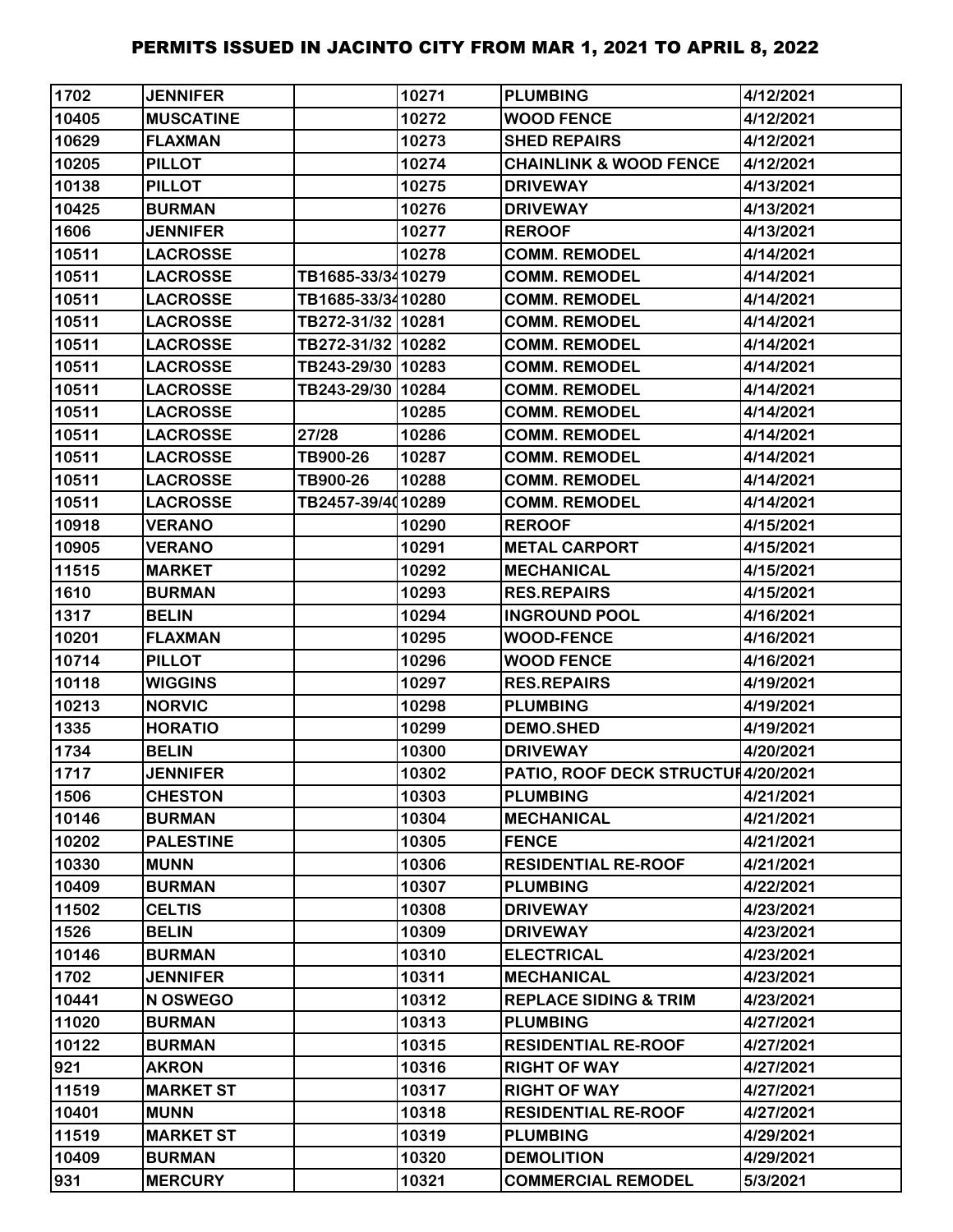| 11602 | <b>SEAGRAM</b>    | 10322 | RES.REP.(ROOF & B.PORCH FF 5/3/2021      |           |
|-------|-------------------|-------|------------------------------------------|-----------|
| 11505 | <b>OXHAM</b>      | 10323 | <b>DRIVEWAY, PAVING &amp; GATE</b>       | 5/3/2021  |
| 10237 | <b>MARKET</b>     | 10324 | <b>PLUMBING</b>                          | 5/4/2021  |
| 1625  | <b>JENNIFER</b>   | 10325 | <b>PLUMBING</b>                          | 5/4/2021  |
| 1506  | <b>CHESTON</b>    | 10326 | <b>MECHANICAL</b>                        | 5/4/2021  |
| 10529 | <b>LACROSSE</b>   | 10327 | <b>ELECTRICAL</b>                        | 5/4/2021  |
| 1434  | <b>HORATIO</b>    | 10328 | <b>PLUMBING</b>                          | 5/4/2021  |
| 10425 | <b>CHADWICK</b>   | 10329 | <b>DRIVEWAY</b>                          | 5/4/2021  |
| 10606 | <b>WIGGINS</b>    | 10330 | <b>FENCE</b>                             | 5/4/2021  |
| 10938 | <b>LACROSSE</b>   | 10331 | <b>RESIDENTIAL - REMODEL</b>             | 5/5/2021  |
| 10638 | <b>FAIRFAX</b>    | 10332 | <b>FENCE-WOOD</b>                        | 5/5/2021  |
| 10702 | <b>NORVIC</b>     | 10333 | <b>REROOF</b>                            | 5/6/2021  |
| 10201 | <b>PALESTINE</b>  | 10334 | <b>RESIDENTIAL REPAIRS</b>               | 5/6/2021  |
| 10706 | <b>FLAXMAN</b>    | 10335 | <b>PAVING</b>                            | 5/6/2021  |
| 11030 | <b>VERANO</b>     | 10336 | <b>RESIDENTIAL RE-ROOF</b>               | 5/6/2021  |
| 10505 | <b>PALESTINE</b>  | 10337 | <b>FENCE &amp; GATE</b>                  | 5/6/2021  |
| 10319 | <b>PALESTINE</b>  | 10338 | COM REMODEL-REROOF & PAINT 5/7/2021      |           |
| 1426  | <b>HORATIO</b>    | 10339 | <b>DEMOLITION-SHED</b>                   | 5/7/2021  |
| 10534 | <b>PALESTINE</b>  | 10340 | <b>FENCE-GATE</b>                        | 5/7/2021  |
| 10610 | <b>BURMAN</b>     | 10341 | RES. ADDITION(BEDROOM-ON SL 5/11/2021    |           |
| 1506  | <b>CHESTON</b>    | 10342 | <b>ELECTRICAL</b>                        | 5/11/2021 |
| 11505 | <b>OGLESBY</b>    | 10343 | <b>ELECTRICAL</b>                        | 5/11/2021 |
| 10714 | <b>GARBER LN</b>  | 10344 | <b>NEW WINDOWS</b>                       | 5/12/2021 |
| 10102 | <b>FAIRFAX</b>    | 10345 | <b>ACCESSORY BUILDING</b>                | 5/12/2021 |
| 10434 | <b>PILLOT</b>     | 10346 | <b>ELECTRICAL</b>                        | 5/13/2021 |
| 10918 | <b>FLAXMAN</b>    | 10347 | <b>4FT TALL PICKET FENCE</b>             | 5/13/2021 |
| 10345 | <b>N LACROSSE</b> | 10348 | <b>RESIDENTIAL RE-ROOF</b>               | 5/13/2021 |
| 10237 | <b>MARKET</b>     | 10349 | <b>MECHANICAL</b>                        | 5/14/2021 |
| 1702  | <b>JENNIFER</b>   | 10350 | <b>DRIVEWAY</b>                          | 5/14/2021 |
| 11518 | <b>CELTIS</b>     | 10351 | <b>PLUMBING</b>                          | 5/14/2021 |
| 10209 | <b>RUMAR</b>      | 10352 | <b>GAZEBO</b>                            | 5/14/2021 |
| 11009 | <b>WIGGINS</b>    | 10353 | <b>PLUMBING</b>                          | 5/17/2021 |
| 10433 | <b>LANE</b>       | 10354 | <b>LEVEL BLOCK &amp; BASE FOUNDATION</b> | 5/17/2021 |
| 10501 | <b>WIGGINS</b>    | 10355 | <b>RESIDENTIAL RE-ROOF</b>               | 5/17/2021 |
| 10824 | <b>INVIERNO</b>   | 10356 | <b>LEVEL BLK &amp; BASE AND ADDITION</b> | 5/17/2021 |
| 10510 | <b>CHADWICK</b>   | 10357 | <b>DRIVEWAY</b>                          | 5/18/2021 |
| 10345 | <b>LANE</b>       | 10358 | <b>RESIDENTIAL ADDITION</b>              | 5/18/2021 |
| 10533 | <b>BURMAN</b>     | 10359 | <b>FENCE &amp; RESIDENTIAL REPAIRS</b>   | 5/18/2021 |
| 11013 | <b>VERANO</b>     | 10360 | LEVEL BLK & BASE AND RE-ROOF             | 5/18/2021 |
| 10909 | <b>OSWEGO</b>     | 10361 | <b>RESIDENTIAL REPAIRS</b>               | 5/18/2021 |
| 1705  | <b>SERPENTINE</b> | 10362 | <b>GENERATOR</b>                         | 5/19/2021 |
| 1705  | <b>SERPENTINE</b> | 10363 | <b>ELECTRICAL</b>                        | 5/19/2021 |
| 1705  | <b>SERPENTINE</b> | 10364 | <b>PLUMBING</b>                          | 5/19/2021 |
| 10225 | <b>MUNN</b>       | 10365 | <b>WOOD FENCE</b>                        | 5/20/2021 |
| 10517 | <b>CHADWICK</b>   | 10366 | <b>RESIDENTIAL RE-ROOF</b>               | 5/19/2021 |
| 1317  | <b>BELIN</b>      | 10367 | <b>PLUMBING</b>                          | 5/20/2021 |
| 11513 | <b>SEAGRAM</b>    | 10368 | <b>ACCESORY BUILDING</b>                 | 5/21/2021 |
| 10337 | <b>PILLOT</b>     | 10369 | <b>PAVING</b>                            | 5/21/2021 |
| 1627  | <b>CHAZEN</b>     | 10370 | <b>RESIDENTIAL RE-ROOF</b>               | 5/21/2021 |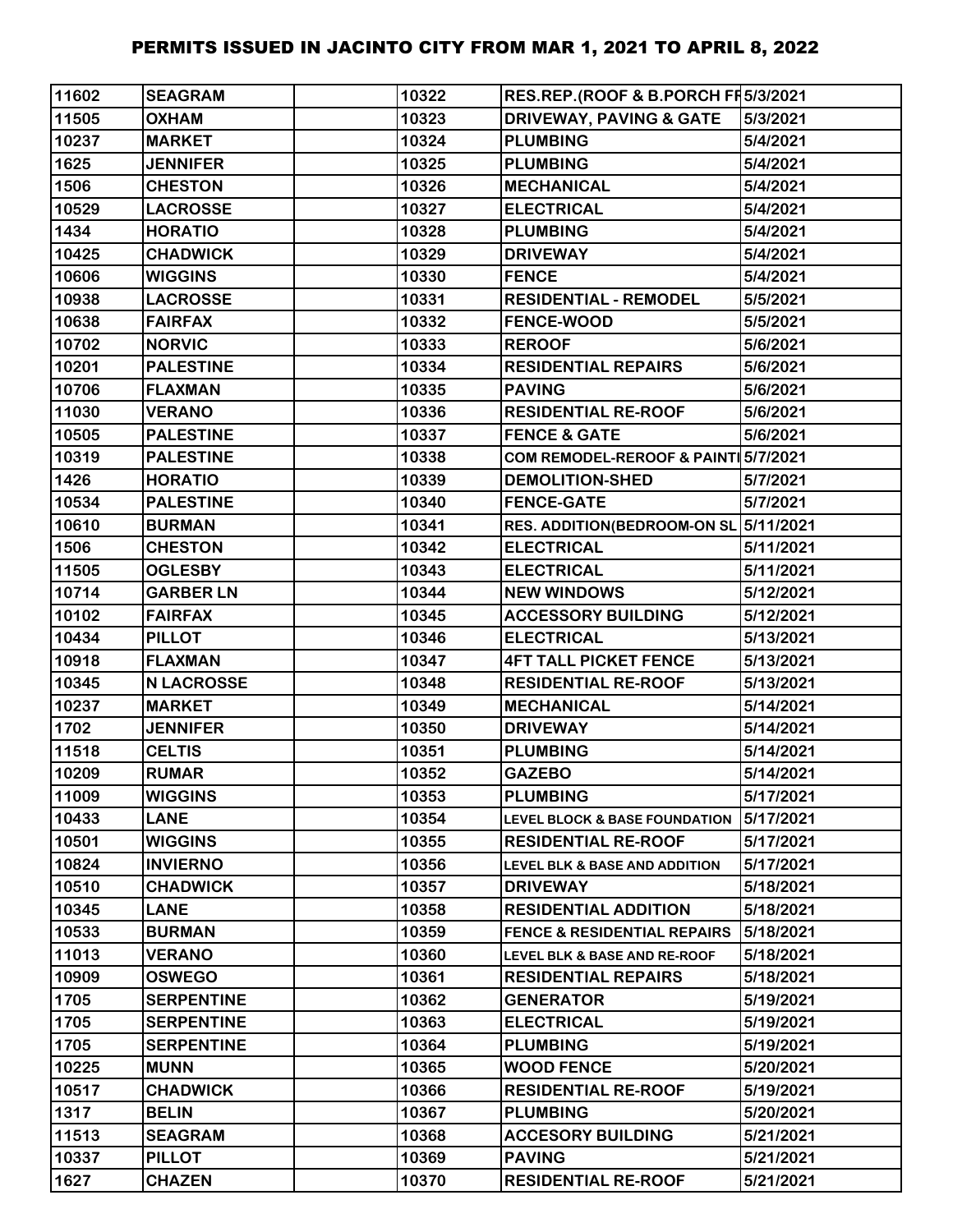| 10510           | <b>FLAXMAN</b>    |   | 10371 | <b>FENCE</b>                      | 5/21/2021 |
|-----------------|-------------------|---|-------|-----------------------------------|-----------|
| 10909           | <b>INVIERNO</b>   |   | 10372 | <b>RESIDENTIAL RE-ROOF</b>        | 6/4/2021  |
| 10727           | <b>MUNN</b>       |   | 10373 | <b>DRIVEWAY</b>                   | 5/25/2021 |
| 10402           | <b>FLAXMAN</b>    |   | 10374 | <b>RES.REP (WINDOWS)</b>          | 5/26/2021 |
| SC <sub>2</sub> | <b>BURMAN</b>     |   | 10375 | <b>ELECTRICAL</b>                 | 5/26/2021 |
| 10117           | <b>LANE</b>       |   | 10376 | <b>RES.REM.(SOLAR PANELS)</b>     | 5/26/2021 |
| 10117           | <b>LANE</b>       |   | 10377 | <b>ELECTRICAL</b>                 | 5/26/2021 |
| 10425           | <b>PILLOT</b>     |   | 10378 | <b>REROOF</b>                     | 5/26/2021 |
| 10346           | <b>MUNN</b>       |   | 10379 | <b>REROOF</b>                     | 5/26/2021 |
| 1022            | <b>AKRON</b>      |   | 10380 | <b>REROOF</b>                     | 5/26/2021 |
| 10922           | <b>LACROSSE</b>   |   | 10381 | <b>DRIVEWAY</b>                   | 5/27/2021 |
| 10713           | <b>FAIRFAX</b>    |   | 10382 | <b>ELECTRICAL</b>                 | 5/28/2021 |
| 1406            | <b>BELIN</b>      |   | 10383 | <b>GENERATOR</b>                  | 5/28/2021 |
| 1406            | <b>BELIN</b>      |   | 10384 | <b>ELECTRICAL</b>                 | 5/28/2021 |
| 1506            | <b>CHESTON</b>    |   | 10385 | <b>DRIVEWAY</b>                   | 5/28/2021 |
| 1701            | <b>CHAZEN</b>     |   | 10386 | PAVING(WALKWAY&PATIO)             | 5/28/2021 |
| 10429           | <b>LANE</b>       |   | 10387 | <b>PLUMBING</b>                   | 5/28/2021 |
| 10702           | <b>BURMAN</b>     |   | 10388 | <b>REPLACE SIDING</b>             | 6/1/2021  |
| 10502           | <b>PILLOT</b>     |   | 10389 | <b>DRIVEWAY</b>                   | 6/1/2021  |
| 1006            | <b>DACUS</b>      |   | 10390 | <b>PLUMBING</b>                   | 6/1/2021  |
| 10638           | <b>FAIRFAX</b>    |   | 10391 | <b>PAVING</b>                     | 6/1/2021  |
| 11419           | <b>MUNN</b>       |   | 10392 | <b>PLUMBING</b>                   | 6/2/2021  |
| 11030           | <b>VERANO</b>     |   | 10393 | <b>PATIO</b>                      | 6/2/2021  |
| 11037           | <b>MARKET</b>     |   | 10394 | <b>ELECTRICAL</b>                 | 6/3/2021  |
| 11618           | <b>SEAGRAM</b>    |   | 10395 | <b>DRIVEWAY</b>                   | 6/3/2021  |
| 11110           | <b>MUSCATINE</b>  |   | 10396 | <b>RESIDENTIAL REPAIRS</b>        | 6/3/2021  |
| 10533           | <b>WIGGINS</b>    |   | 10397 | <b>ELECTRICAL</b>                 | 6/4/2021  |
| 10533           | <b>WIGGINS</b>    |   | 10398 | SOLAR PANEL INSTALLATION 6/4/2021 |           |
| 10426           | <b>PALESTINE</b>  |   | 10399 | <b>GRADE/FILL DIRT</b>            | 6/4/2021  |
| 10213           | <b>BURMAN</b>     |   | 10400 | <b>ELECTRICAL</b>                 | 6/7/2021  |
| 11510           | <b>OXHAM</b>      |   | 10401 | <b>MECHANICAL</b>                 | 6/7/2021  |
| 1501            | <b>MERCURY</b>    |   | 10402 | <b>ELECTRICAL</b>                 | 6/7/2021  |
| 1006            | <b>DACUS</b>      |   | 10403 | <b>DEMOLITION-HOUSE</b>           | 6/8/2021  |
| 931             | <b>MERCURY</b>    | B | 10404 | <b>ELECTRICAL</b>                 | 6/9/2021  |
| 931             | <b>MERCURY</b>    | Α | 10405 | ELECTRICAL #4124                  | 6/9/2021  |
| 10434           | <b>BURMAN</b>     |   | 10406 | <b>MECHANICAL</b>                 | 6/9/2021  |
| 10237           | <b>MARKET</b>     |   | 10407 | PLUMBING 4" FIRE LINE             | 6/9/2021  |
| 10309           | <b>PILLOT</b>     |   | 10408 | <b>PLUMBING</b>                   | 6/9/2021  |
| 10121           | <b>CHADWICK</b>   |   | 10409 | <b>ELECTRICAL</b>                 | 6/9/2021  |
| 10245           | <b>MUNN</b>       |   | 10410 | <b>DRIVEWAY</b>                   | 6/9/2021  |
| 1729            | <b>JENNIFER</b>   |   | 10411 | <b>REROOF AND REPAIR FENCE</b>    | 6/10/2021 |
| 10804           | <b>MUNN</b>       |   | 10412 | <b>ELECTRICAL</b>                 | 6/10/2021 |
| 1704            | <b>HOLLAND#1</b>  |   | 10413 | <b>GAS TEST</b>                   | 6/10/2021 |
| 10402           | <b>SLACROSSE</b>  |   | 10414 | <b>REROOF</b>                     | 6/10/2021 |
| 10329           | <b>NORVIC</b>     |   | 10415 | <b>PLUMBING</b>                   | 6/10/2021 |
| 10117           | <b>LANE</b>       |   | 10416 | <b>DRIVEWAY</b>                   | 6/10/2021 |
| 10334           | <b>N LACROSSE</b> |   | 10417 | <b>RESIDENTIAL REPAIRS</b>        | 6/10/2021 |
| 11211           | <b>MUNN</b>       |   | 10418 | PAVING CRUSHED ASPHALT            | 6/11/2021 |
| 10222           | <b>WIGGINS</b>    |   | 10419 | <b>RESIDENTIAL RE-ROOF</b>        | 6/14/2021 |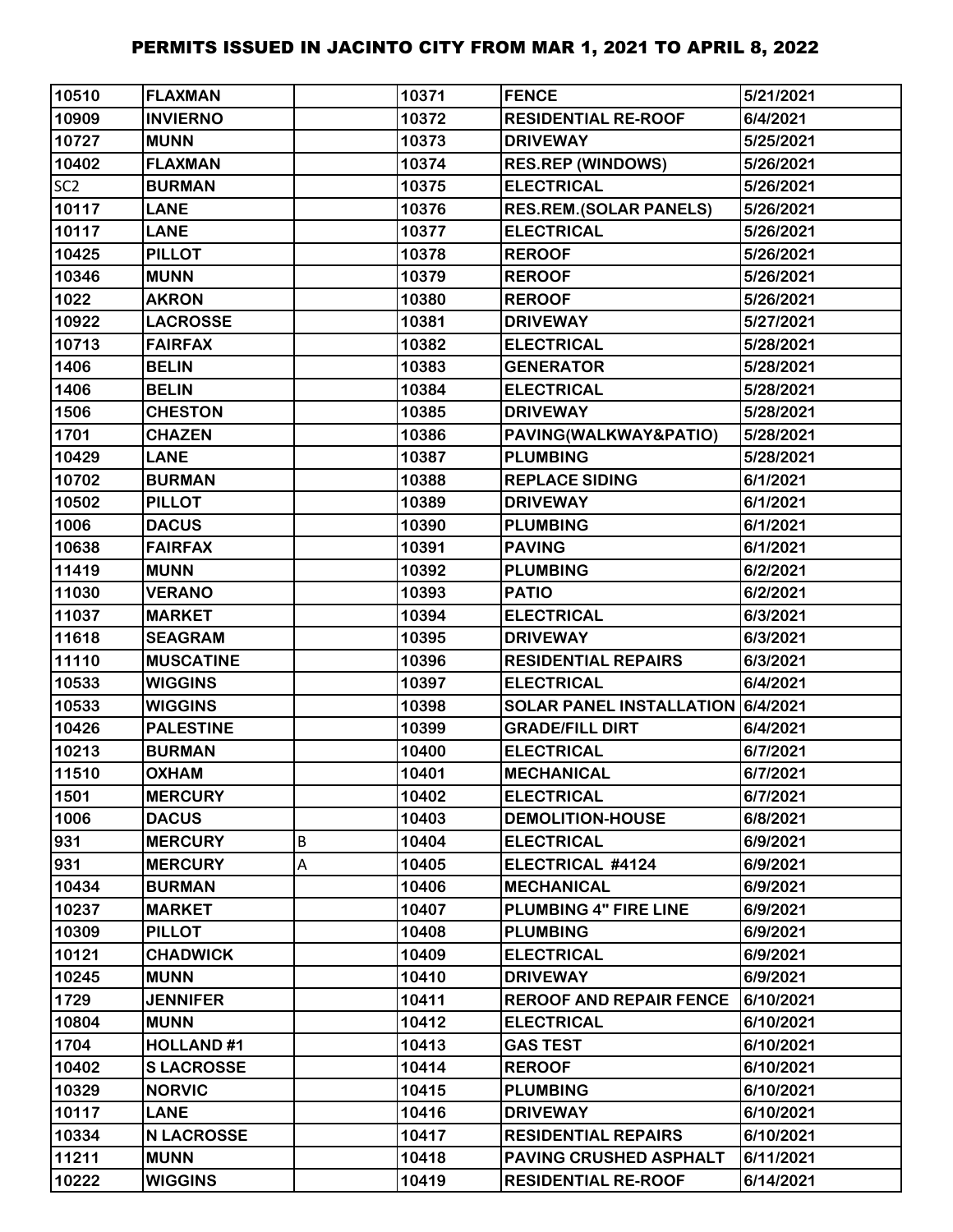| 1522  | <b>CHESTON</b>      |     | 10420 | <b>RESIDENTIAL RE-ROOF</b>                   | 6/14/2021 |
|-------|---------------------|-----|-------|----------------------------------------------|-----------|
| 1501  | <b>SERPENTINE</b>   |     | 10421 | <b>RESIDENTIAL RE-ROOF</b>                   | 6/15/2021 |
| 10301 | <b>FAIRFAX</b>      |     | 10422 | <b>RESIDENTIAL RE-ROOF</b>                   | 6/15/2021 |
| 1406  | <b>BELIN</b>        |     | 10423 | <b>PLUMBING</b>                              | 6/16/2021 |
| 10511 | <b>LACROSSE</b>     | 239 | 10424 | <b>ELECTRICAL</b>                            | 6/16/2021 |
| 10511 | <b>LACROSSE</b>     | 240 | 10425 | <b>ELECTRICAL</b>                            | 6/16/2021 |
| 10511 | <b>LACROSSE</b>     | 228 | 10426 | <b>ELECTRICAL</b>                            | 6/16/2021 |
| 10511 | <b>LACROSSE</b>     |     | 10427 | <b>ELECTRICAL</b>                            | 6/16/2021 |
| 11121 | <b>MARKET D</b>     |     | 10428 | <b>COMMERCIAL RE-ROOF</b>                    | 6/16/2021 |
| 10337 | <b>BURMAN</b>       |     | 10429 | <b>FENCE</b>                                 | 6/16/2021 |
| 10201 | <b>PALESTINE</b>    |     | 10430 | <b>ELECTRICAL</b>                            | 6/17/2021 |
| 10611 | <b>PALESTINE</b>    |     | 10431 | <b>PARTIAL DEMOLITION BACK BLD 6/17/2021</b> |           |
| 10326 | <b>PALESTINE</b>    | В   | 10432 | <b>ELECTRICAL</b>                            | 6/17/2021 |
| 10209 | <b>RUMAR</b>        |     | 10433 | <b>WOOD SHED</b>                             | 6/18/2021 |
| 10102 | <b>NORVIC</b>       |     | 10434 | <b>RES.RE-ROOF</b>                           | 6/21/2021 |
| 10206 | <b>FLAXMAN</b>      |     | 10435 | <b>WOOD FENCE</b>                            | 6/21/2021 |
| 1611  | <b>JENNIFER</b>     |     | 10436 | <b>FENCE</b>                                 | 6/21/2021 |
| 1418  | <b>JENNIFER</b>     |     | 10437 | <b>PLB</b>                                   | 6/23/2021 |
| 10309 | <b>PILLOT</b>       |     | 10438 | <b>ELEC</b>                                  | 6/23/2021 |
| 10610 | <b>BURMAN</b>       |     | 10439 | <b>PLB</b>                                   | 6/24/2021 |
| 10613 | <b>FAIRFAX</b>      |     | 10440 | <b>LEVEL-BLK &amp; BASE</b>                  | 6/25/2021 |
| 1418  | <b>HORATIO</b>      |     | 10441 | DRIVEWAY & METAL CARPORT 6/25/2021           |           |
| 10606 | <b>PILLOT</b>       |     | 10443 | <b>PAVING</b>                                | 6/25/2021 |
| 10630 | <b>FLAXMAN</b>      |     | 10444 | <b>PLB</b>                                   | 6/25/2021 |
| 1113  | <b>SIESTA</b>       |     | 10445 | <b>PLB</b>                                   | 6/25/2021 |
| 10438 | <b>MUSCATINE</b>    |     | 10446 | <b>PAVING</b>                                | 6/25/2021 |
| 10145 | <b>MUNN</b>         |     | 10447 | <b>WOOD FENCE</b>                            | 6/25/2021 |
| 10217 | <b>PILLOT</b>       |     | 10448 | <b>WOOD FENCE</b>                            | 6/25/2021 |
| 10430 | <b>MUSCATINE</b>    |     | 10449 | <b>MECHANICAL</b>                            | 6/25/2021 |
| 10617 | <b>FLAXMAN</b>      |     | 10450 | <b>RESIDENTIAL RE-ROOF</b>                   | 6/28/2021 |
| 9990  | <b>EAST FWY</b>     |     | 10451 | STORM DAMAGE DEMOLITION 6/29/2021            |           |
| 11030 | <b>VERANO</b>       |     | 10452 | <b>CARPORT</b>                               | 6/29/2021 |
| 10910 | <b>MUNN</b>         |     | 10453 | <b>ELECTRICAL</b>                            | 6/30/2021 |
| 10618 | <b>PILLOT</b>       |     | 10454 | <b>PAVING</b>                                | 7/1/2021  |
| 10506 | <b>WIGGINS</b>      |     | 10455 | PORCH AND RES. RE-ROOF                       | 7/1/2021  |
| 10134 | <b>PILLOT</b>       |     | 10456 | <b>FENCE</b>                                 | 7/1/2021  |
| 1722  | <b>CHAZEN</b>       |     | 10457 | <b>REPAIR PORCH &amp; SHED</b>               | 7/1/2021  |
| 10309 | <b>PILLOT</b>       |     | 10458 | <b>DEMOLITION OF GARAGE</b>                  | 7/1/2021  |
| 10138 | <b>MUSCATINE</b>    |     | 10459 | <b>ELECTRICAL</b>                            | 7/2/2021  |
| 10911 | <b>MUNN</b>         |     | 10460 | <b>CARPORT</b>                               | 7/2/2021  |
| 10417 | N OSWEGO            |     | 10461 | <b>FENCE</b>                                 | 7/2/2021  |
| 10625 | <b>NORVIC</b>       |     | 10462 | <b>RESIDENTIAL REPAIRS</b>                   | 7/6/2021  |
| 10625 | <b>NORVIC</b>       |     | 10463 | <b>PLUMBING</b>                              | 7/6/2021  |
| 10314 | <b>FLAXMAN</b>      |     | 10464 | <b>RESIDENTIAL RE-ROOF</b>                   | 7/6/2021  |
| 9990  | <b>EAST FREEWAY</b> | C   | 10465 | <b>ELECTRICAL</b>                            | 7/7/2021  |
| 9701  | <b>MARKET</b>       |     | 10466 | <b>ELECTRICAL</b>                            | 7/7/2021  |
| 10521 | <b>WIGGINS</b>      |     | 10467 | <b>REPLACE SIDING AND WINDOW 7/7/2021</b>    |           |
| 10129 | <b>FAIRFAX</b>      |     | 10468 | <b>RESIDENTIAL RE-ROOF</b>                   | 7/7/2021  |
| 10414 | <b>FLAXMAN</b>      |     | 10469 | <b>RESIDENTIAL RE-ROOF</b>                   | 7/7/2021  |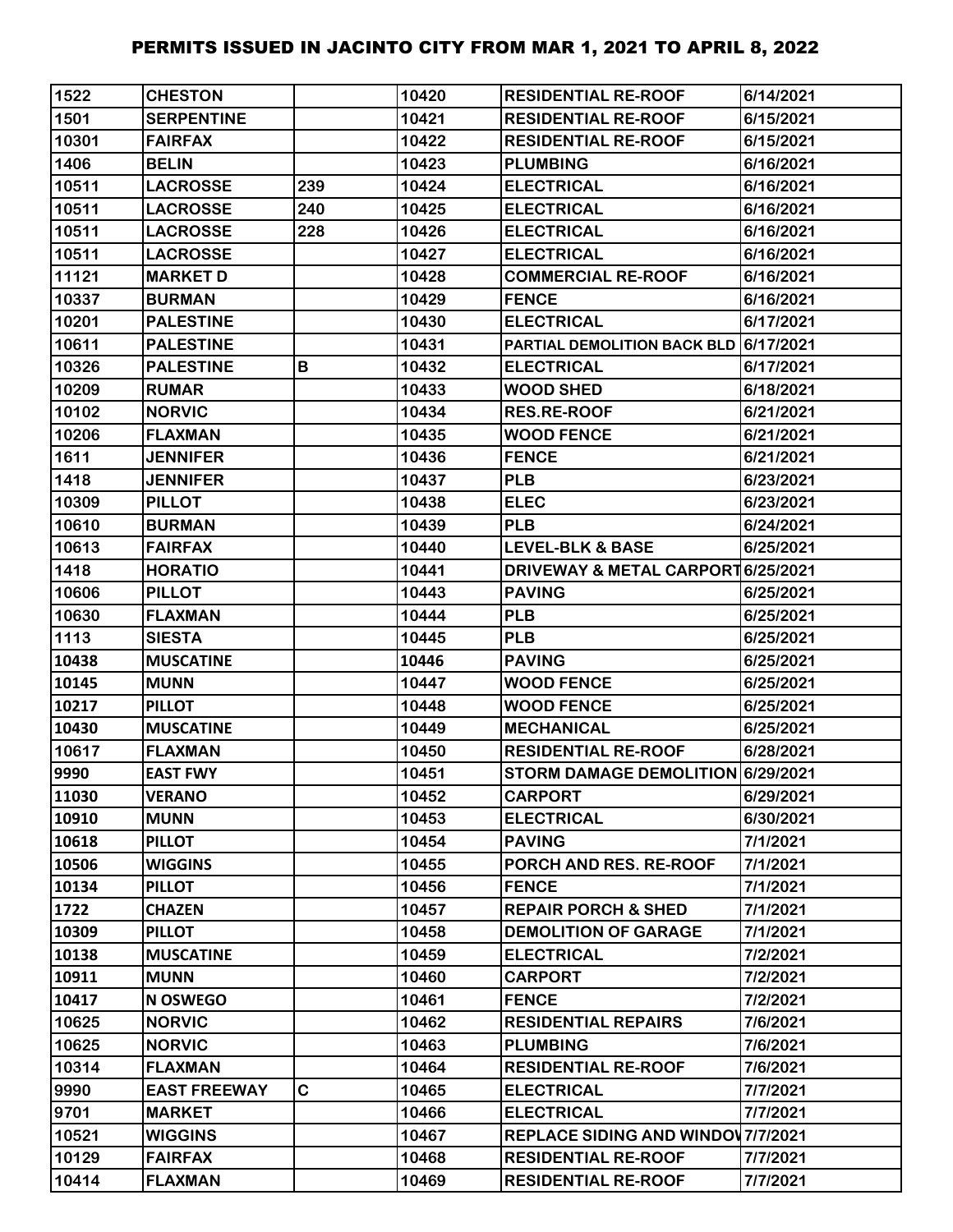| 10414 | <b>SLACROSSE</b>  |   | 10470 | <b>RESIDENTIAL ADDITION &amp; POR7/7/2021</b> |           |
|-------|-------------------|---|-------|-----------------------------------------------|-----------|
| 10733 | <b>BURMAN</b>     |   | 10471 | <b>PAVING</b>                                 | 7/8/2021  |
| 9990  | <b>EAST FWY</b>   | B | 10472 | <b>PLUMBING</b>                               | 7/8/2021  |
| 1317  | <b>SERPENTINE</b> |   | 10473 | <b>RESIDENTIAL RE-ROOF</b>                    | 7/9/2021  |
| 10430 | <b>MUSCATINE</b>  |   | 10474 | <b>ELECTRICAL</b>                             | 7/9/2021  |
| 10430 | <b>PALESTINE</b>  |   | 10475 | <b>BRICK SIDING</b>                           | 7/9/2021  |
| 9990  | <b>EAST FWY</b>   |   | 10476 | <b>COMMERCIAL REMODEL</b>                     | 7/12/2021 |
| 10613 | <b>MUSCATINE</b>  |   | 10477 | <b>ELECTRICAL</b>                             | 7/12/2021 |
| 10309 | <b>PILLOT</b>     |   | 10478 | <b>FENCE</b>                                  | 7/12/2021 |
| 10941 | <b>VERANO</b>     |   | 10479 | <b>REROOF</b>                                 | 7/13/2021 |
| 11618 | <b>SEAGRAM</b>    |   | 10480 | <b>RESIDENTIAL REPAIRS</b>                    | 7/13/2021 |
| 918   | <b>MERCURY</b>    | 1 | 10481 | <b>COMMERCIAL REMODEL</b>                     | 7/13/2021 |
| 1702  | <b>BELIN</b>      |   | 10482 | <b>RESIDENTIAL ADDITION</b>                   | 7/13/2021 |
| 10129 | <b>CHADWICK</b>   |   | 10483 | <b>RESIDENTIAL RE-ROOF</b>                    | 7/14/2021 |
| 1705  | <b>SERPENTINE</b> |   | 10484 | <b>PLUMBING</b>                               | 7/14/2021 |
| 10341 | <b>PALESTINE</b>  |   | 10485 | 2 WALL SIGNS & ONE POLE SI07/14/2021          |           |
| 10341 | <b>PALESTINE</b>  |   | 10486 | <b>ELECTRICAL FOR SIGNS</b>                   | 7/14/2021 |
| 11406 | <b>MUNN</b>       |   | 10487 | <b>PAVING (IN BACK)</b>                       | 7/15/2021 |
| 10421 | <b>LANE</b>       |   | 10488 | <b>PLUMBING</b>                               | 7/16/2021 |
| 918   | <b>MERCURY</b>    | 1 | 10489 | <b>ELECTRICAL</b>                             | 7/16/2021 |
| 1602  | <b>CASPERSON</b>  |   | 10490 | <b>RESIDENTIAL RE-ROOF</b>                    | 7/16/2021 |
| 10517 | <b>WIGGINS</b>    |   | 10491 | <b>RESIDENTIAL REPAIRS</b>                    | 7/16/2021 |
| 10517 | <b>WIGGINS</b>    |   | 10492 | <b>ELECTRICAL</b>                             | 7/16/2021 |
| 10345 | <b>LANE</b>       |   | 10493 | <b>ELECTRICAL</b>                             | 7/19/2021 |
| 10533 | <b>WIGGINS</b>    |   | 10494 | 2 DRIVEWAYS                                   | 7/20/2021 |
| 1101  | <b>HOLLAND</b>    | B | 10495 | <b>ELECTRICAL</b>                             | 7/20/2021 |
| 10117 | <b>RUMAR</b>      |   | 10496 | <b>RESIDENTIAL RE-ROOF</b>                    | 7/20/2021 |
| 10345 | <b>LAND</b>       |   | 10497 | <b>PLUMBING</b>                               | 7/20/2021 |
| 10114 | <b>CHADWICK</b>   |   | 10498 | <b>ELECTRICAL</b>                             | 7/21/2021 |
| 10241 | <b>FLAXMAN</b>    |   | 10499 | <b>FENCE</b>                                  | 7/21/2021 |
| 10337 | <b>PILLOT</b>     |   | 10500 | <b>GARAGE ADDIITION</b>                       | 7/21/2021 |
| 11502 | <b>TILLIA</b>     |   | 10501 | <b>PLUMBING</b>                               | 7/21/2021 |
| 10521 | <b>WIGGINS</b>    |   | 10502 | <b>RESIDENTIAL RE-ROOF</b>                    | 7/21/2021 |
| 1626  | <b>JENNIFER</b>   |   | 10503 | <b>RESIDENTIAL REPAIRS</b>                    | 7/21/2021 |
| 11009 | <b>MUSCATINE</b>  |   | 10504 | <b>FENCE</b>                                  | 7/22/2021 |
| 10309 | <b>PILLOT</b>     |   | 10505 | <b>CARPORT</b>                                | 7/23/2021 |
| 1613  | <b>MERCURY</b>    |   | 10506 | <b>NEW COMMERCIAL BUILDING 17/26/2021</b>     |           |
| 1725  | <b>HOLLAND</b>    |   | 10507 | <b>GRADE/FILL DIRT</b>                        | 7/26/2021 |
| 11005 | <b>MUSCATINE</b>  |   | 10508 | <b>FENCE</b>                                  | 7/26/2021 |
| 10417 | N OSWEGO          |   | 10509 | <b>6 FT WOODEN GATE</b>                       | 7/27/2021 |
| 11009 | <b>LACROSSE</b>   |   | 10510 | <b>RES. FOUNDATION REPAIR</b>                 | 7/28/2021 |
| 11017 | <b>LACROSSE</b>   |   | 10511 | <b>RESIDENTIAL FOUNDATION RE7/28/2021</b>     |           |
| 10506 | <b>PILLOT</b>     |   | 10512 | <b>METAL CARPORT</b>                          | 7/28/2021 |
| 10217 | <b>FLAXMAN</b>    |   | 10513 | <b>ACCESSORY BUILDING</b>                     | 7/29/2021 |
| 10518 | <b>WIGGINS</b>    |   | 10514 | <b>DRIVEWAY</b>                               | 7/29/2021 |
| 10414 | <b>SLACROSSE</b>  |   | 10515 | <b>ELECTRICAL</b>                             | 7/29/2021 |
| 1406  | <b>SERPENTINE</b> |   | 10516 | <b>RESIDENTIAL RE-ROOF</b>                    | 7/30/2021 |
| 10406 | <b>MUNN</b>       |   | 10517 | <b>RESIDENTIAL RE-ROOF</b>                    | 8/2/2021  |
| 10313 | <b>WIGGINS</b>    |   | 10518 | <b>PLUMBING</b>                               | 8/3/2021  |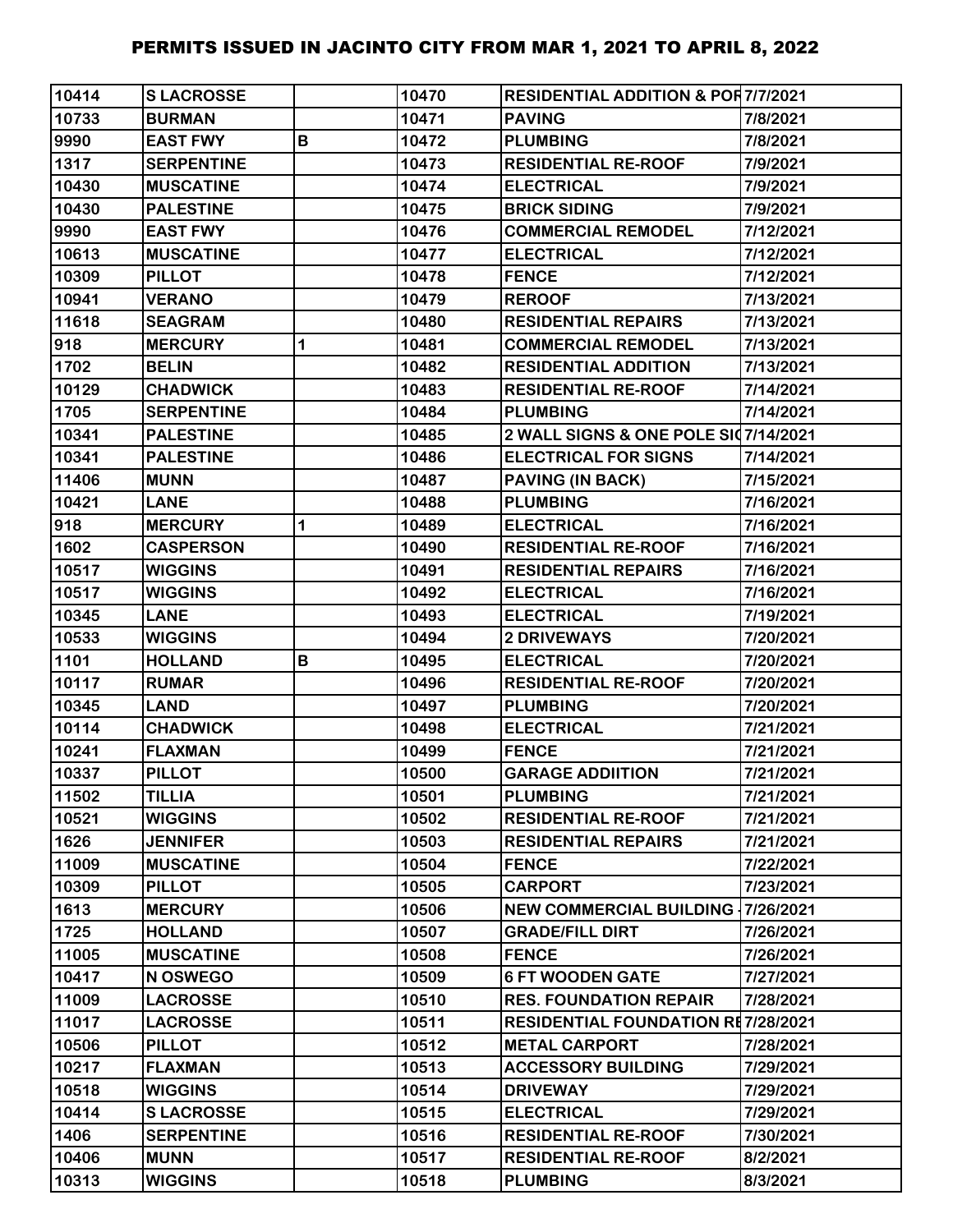| 1721  | <b>CHESTON</b>    |     | 10519  | <b>GATE</b>                        | 8/3/2021  |
|-------|-------------------|-----|--------|------------------------------------|-----------|
| 1401  | <b>SERPENTINE</b> |     | 10520  | <b>FENCE</b>                       | 8/3/2021  |
| 1109  | <b>MERCURY</b>    |     | 10521  | <b>WOOD FENCE</b>                  | 8/3/2021  |
| 1106  | <b>DACUS</b>      |     | 10522  | <b>FENCE</b>                       | 8/3/2021  |
| 1407  | <b>HORATIO</b>    |     | 10523  | <b>RESIDENTIAL REPAIRS</b>         | 8/5/2021  |
| 11519 | <b>MARKET ST</b>  |     | 10524  | PLB- UNDERGROUND 6"FIRE LINE       | 8/4/2021  |
| 10827 | <b>FLAXMAN</b>    |     | 10525  | <b>MECHANICAL</b>                  | 8/6/2021  |
| 10934 | <b>LACROSSE</b>   |     | 10526  | <b>PLUMBING</b>                    | 8/6/2021  |
| 11109 | <b>VERANO</b>     |     | 10527  | <b>PLUMBING</b>                    | 8/9/2021  |
| 11505 | <b>OGLESBY</b>    |     | 10528  | <b>ELECTRICAL</b>                  | 8/10/2021 |
| 10705 | <b>MUSCATINE</b>  |     | 10529  | <b>CARPORT-METAL</b>               | 8/10/2021 |
| 10825 | <b>MUSCATINE</b>  |     | 10530  | <b>REPLACE SIDING</b>              | 8/10/2021 |
| 935   | <b>MERCURY</b>    |     | 10531  | <b>DOUBLE SIDED SIGN</b>           | 8/10/2021 |
| 935   | <b>MERCURY</b>    |     | 10532  | <b>ELECTRICAL</b>                  | 8/10/2021 |
| 10249 | <b>BURMAN</b>     |     | 10533  | <b>PAVING</b>                      | 8/10/2021 |
| 10506 | <b>CHADWICK</b>   |     | 10534  | <b>DRIVEWAY</b>                    | 8/10/2021 |
| 10530 | <b>PALESTINE</b>  |     | 10535  | <b>RESIDENTIAL - REMODEL</b>       | 8/11/2021 |
| 11410 | <b>EAST FWY</b>   | 150 | 10536  | <b>WALL SIGN</b>                   | 8/11/2021 |
| 11410 | <b>EAST FWY</b>   | 150 | 10537  | <b>ELECTRICAL</b>                  | 8/11/2021 |
| 11030 | <b>VERANO</b>     |     | 10538  | <b>DRIVEWAY</b>                    | 8/11/2021 |
| 1622  | <b>CHESTON</b>    |     | 10539  | <b>PLUMBING</b>                    | 8/12/2021 |
| 11022 | <b>FLAXMAN</b>    |     | 10540  | <b>PLUMBING</b>                    | 8/12/2021 |
| 10634 | <b>WIGGINS</b>    |     | 10541  | <b>RESIDENTIAL RE-ROOF</b>         | 8/12/2021 |
| 10249 | <b>WIGGINS</b>    |     | 10542  | <b>RESIDENTIAL RE-ROOF</b>         | 8/12/2021 |
| 10425 | <b>FLAXMAN</b>    |     | 10543  | <b>RESIDENTIAL RE-ROOF</b>         | 8/13/2021 |
| 10509 | <b>LANE</b>       |     | 10544  | <b>CARPORT</b>                     | 8/13/2021 |
| 1306  | <b>SERPENTINE</b> |     | 10545  | <b>RESIDENTIAL RE-ROOF</b>         | 8/16/2021 |
| 10821 | <b>LANE</b>       |     | 10546  | PAVING(ASPHALT OVERLAY-P 8/16/2021 |           |
| 10345 | N OSWEGO          |     | 10547  | <b>ELECTRICAL</b>                  | 8/16/2021 |
| 1106  | <b>DACUS</b>      |     | 10548  | <b>DEMOLITION OF GARAGE</b>        | 8/16/2021 |
| 1722  | <b>CASPERSON</b>  |     | 10549  | <b>REROOF</b>                      | 8/16/2021 |
| 1529  | <b>JENNIFER</b>   |     | 10550  | <b>MECHANICAL</b>                  | 8/17/2021 |
| 11514 | <b>CELTIS</b>     |     | 10551  | <b>DRIVEWAY</b>                    | 8/17/2021 |
| 10629 | <b>BURMAN</b>     |     | 10552  | <b>DRIVEWAY</b>                    | 8/17/2021 |
| 11102 | <b>EAST FWY</b>   | В   | 10552  | <b>ELECTRICAL</b>                  | 2/11/2021 |
| 10101 | <b>PILLOT</b>     |     | 10553  | <b>RESIDENTIAL REPAIRS</b>         | 8/18/2021 |
| 1525  | <b>CHESTON</b>    |     | 10554  | <b>RESIDENTIAL RE-ROOF</b>         | 8/18/2021 |
| 1613  | <b>MERCURY</b>    |     | 10555  | <b>PLUMBING</b>                    | 8/18/2021 |
| 1413  | <b>CHESTON</b>    |     | 10556  | <b>FENCE</b>                       | 8/19/2021 |
| 10731 | <b>MUNN</b>       |     | 10557  | <b>FENCE</b>                       | 8/20/2021 |
| 10727 | <b>MUNN</b>       |     | 10558  | <b>FENCE</b>                       | 8/20/2021 |
| 10901 | <b>MARKET</b>     |     | 10559  | <b>PAVING</b>                      | 8/20/2021 |
| 10705 | <b>BURMAN</b>     |     | 10560  | <b>MECHANICAL</b>                  | 8/20/2021 |
| 10533 | <b>WIGGINS</b>    |     | 10561  | <b>FENCE</b>                       | 8/20/2021 |
| 1407  | <b>HORATIO</b>    |     | 10562  | <b>PAVING</b>                      | 8/23/2021 |
| 1430  | <b>HORATIO</b>    |     | 10563  | <b>CARPORT AND PAVING</b>          | 8/23/2021 |
| 11017 | <b>LACROSSE</b>   |     | 10564  | <b>RESIDENTIAL REPAIRS</b>         | 8/24/2021 |
| 1529  | <b>JENNIFER</b>   |     | 10565  | <b>PLUMBING</b>                    | 8/25/2021 |
| 918   | <b>MERCURY</b>    |     | 110566 | <b>PLUMBING</b>                    | 8/26/2021 |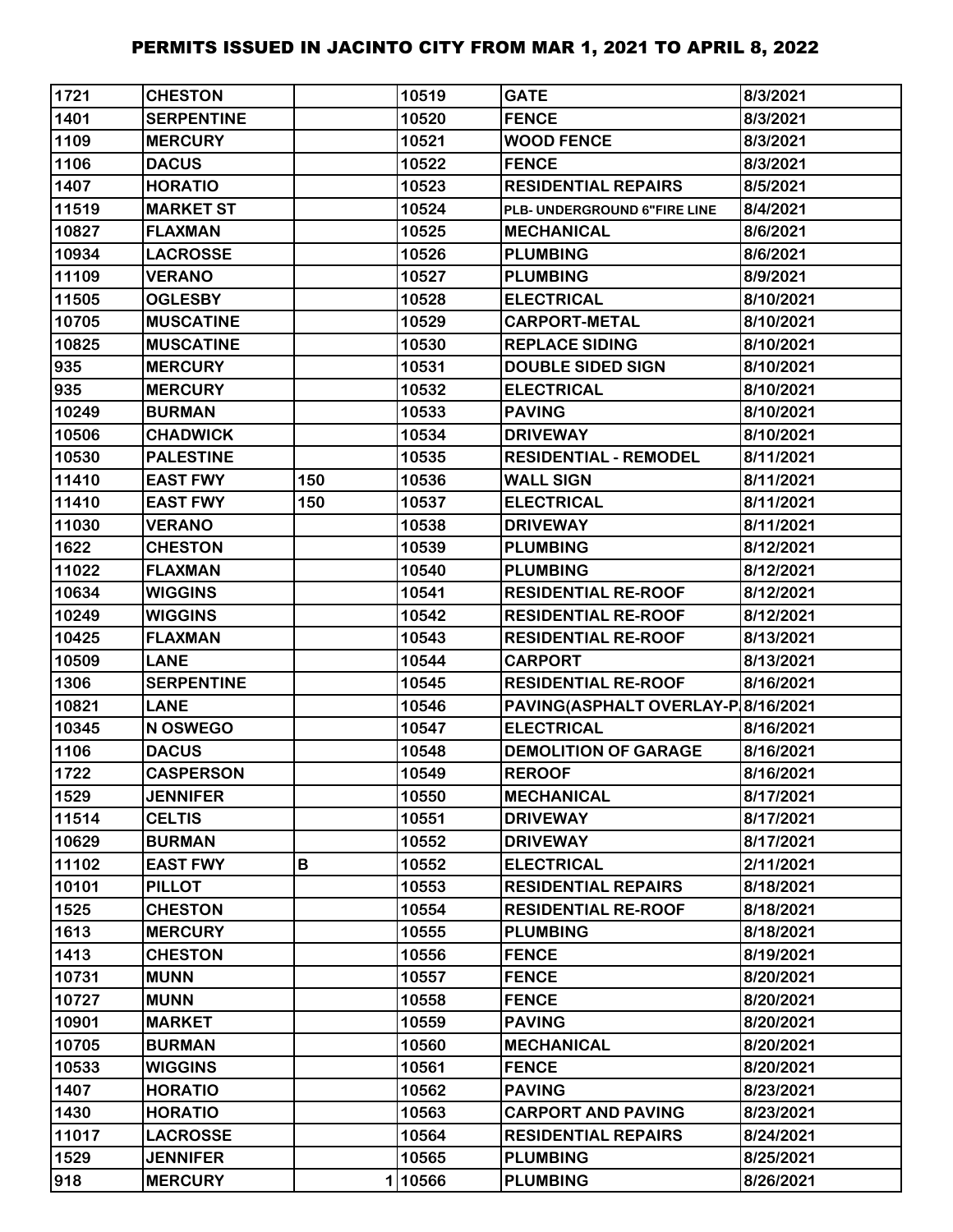| 10610 | <b>LACROSSE</b>   |     | 10567     | <b>DRIVEWAY</b>                        | 8/26/2021 |
|-------|-------------------|-----|-----------|----------------------------------------|-----------|
| 10906 | <b>FLAXMAN</b>    |     | 10568     | <b>BACK PORCH</b>                      | 8/26/2021 |
| 10342 | <b>NORVIC</b>     |     | 10569     | <b>PAVING-SLAB ONLY</b>                | 8/27/2021 |
| 10602 | <b>PILLOT</b>     |     | 10570     | <b>RES. REP (REPLACE POST</b>          | 8/27/2021 |
| 10138 | <b>CHADWICK</b>   |     | 10571     | <b>REROOF-SHINGLES ONLY</b>            | 8/30/2021 |
| 10145 | <b>WIGGINS</b>    |     | 10572     | <b>FENCE-WOOD</b>                      | 8/30/2021 |
| 10821 | <b>MUSCATINE</b>  |     | 10573     | <b>RESIDENTIAL REPAIRS</b>             | 8/31/2021 |
| 10114 | <b>PALESTINE</b>  |     | 10574     | <b>DEMOLITION OF EXISTING</b>          | 8/31/2021 |
| 10324 | <b>PALESTINE</b>  |     | 10575     | <b>PLUMBING</b>                        | 8/31/2021 |
| 11410 | <b>EAST FWY</b>   |     | 150 10576 | <b>ELECTRICAL</b>                      | 9/1/2021  |
| 1715  | <b>HOLLAND</b>    |     | 10577     | <b>ELECTRICAL</b>                      | 9/1/2021  |
| 11505 | <b>OGLESBY</b>    |     | 10578     | <b>PLUMBING</b>                        | 9/2/2021  |
| 10501 | <b>MUSCATINE</b>  |     | 10579     | <b>DEMOLITION OF INTERIOR</b>          | 9/3/2021  |
| 1704  | <b>HOLLAND</b>    |     | 10580     | <b>RESIDENTIAL RE-ROOF</b>             | 9/3/2021  |
| 1414  | <b>HORATIO</b>    |     | 10581     | <b>PLUMBING</b>                        | 9/7/2021  |
| 10145 | <b>CHADWICK</b>   |     | 10582     | <b>RESIDENTIAL RE-ROOF</b>             | 9/7/2021  |
| 10114 | <b>PALESTINE</b>  |     | 10583     | <b>PLUMBING DISCONNECT</b>             | 9/7/2021  |
| 10402 | S OSWEGO          |     | 10584     | <b>DRIVEWAY</b>                        | 9/7/2021  |
| 10342 | <b>NORVIC</b>     |     | 10585     | <b>PLUMBING</b>                        | 9/7/2021  |
| 10214 | <b>PALESTINE</b>  |     | 10586     | DEMOLITION OF PORCH & SHE9/8/2021      |           |
| 1101  | <b>SIESTA</b>     |     | 10587     | <b>DEMOLITION-GARAGE</b>               | 9/8/2021  |
| 1026  | <b>AKRON</b>      |     | 10588     | RESIDENTIAL RE-ROOF (GARA 9/8/2021     |           |
| 10237 | <b>PILLOT</b>     |     | 10589     | NEW RESIDENTIAL - BUILDING 9/9/2021    |           |
| 11410 | EAST FWY 150      | 150 | 10590     | <b>COMMERCIAL REMODEL</b>              | 9/9/2021  |
| 11202 | <b>OSWEGO</b>     |     | 10591     | <b>FOUNDATION REPAIR</b>               | 9/9/2021  |
| 10346 | <b>CHADWICK</b>   |     | 10592     | <b>FENCE-IRON- 6FT TALL</b>            | 9/9/2021  |
| 10705 | <b>FLAXMAN</b>    |     | 10593     | <b>ELECTRICAL</b>                      | 9/9/2021  |
| 9701  | <b>MARKET</b>     |     | 10594     | <b>COMMERCIAL REMODEL</b>              | 9/9/2021  |
| 10401 | <b>PALESTINE</b>  |     | 10595     | <b>ELECTRICAL</b>                      | 9/9/2021  |
| 10118 | <b>WIGGINS</b>    |     | 10596     | <b>REROOF</b>                          | 9/8/2021  |
| 1305  | <b>KILROY</b>     |     | 10597     | <b>ELECTRICAL</b>                      | 9/9/2021  |
| 10345 | <b>N LACROSSE</b> |     | 10598     | <b>FRONT PORCH</b>                     | 9/9/2021  |
| 10634 | <b>MUNN</b>       |     | 10599     | SOLAR PANEL INSTALLATION 9/10/2021     |           |
| 10634 | <b>MUNN</b>       |     | 10600     | <b>ELECTRICAL</b>                      | 9/10/2021 |
| 10242 | <b>PALESTINE</b>  |     | 10601     | <b>RESIDENTIAL REPAIRS-PAINT &amp;</b> | 9/10/2021 |
| 10414 | <b>CHADWICK</b>   |     | 10602     | <b>RESIDENTIAL-REMODEL( ADDITI</b>     | 9/10/2021 |
| 10205 | <b>LANE</b>       |     | 10603     | <b>RESIDENTIAL REPAIR</b>              | 9/13/2021 |
| 10509 | <b>BURMAN</b>     |     | 10604     | <b>CARPORT</b>                         | 9/14/2021 |
| 10602 | <b>LANE</b>       |     | 10605     | <b>PORCH &amp; REPAIR BALCONY</b>      | 9/16/2021 |
| 11420 | <b>LANE</b>       |     | 10606     | <b>RE-ROOF</b>                         | 9/16/2021 |
| 10313 | <b>WIGGINS</b>    |     | 10607     | <b>RES.REPAIRS</b>                     | 9/16/2021 |
| 11613 | <b>FLAXMAN</b>    |     | 10608     | <b>DRIVEWAY</b>                        | 9/16/2021 |
| 10337 | <b>BURMAN</b>     |     | 10609     | <b>FENCE</b>                           | 9/17/2021 |
| 11601 | <b>CELTIS</b>     |     | 10610     | <b>ELECTRICAL</b>                      | 9/17/2021 |
| 11605 | <b>CELTIS</b>     |     | 10611     | <b>ELECTRICAL</b>                      | 9/17/2021 |
| 1301  | <b>JENNIFER</b>   |     | 10612     | <b>ELECTRICAL</b>                      | 9/17/2021 |
| 10129 | <b>FAIRFAX</b>    |     | 10613     | <b>FENCE</b>                           | 9/17/2021 |
| 1101  | <b>HOLLAND</b>    |     | 10614     | <b>SIDING</b>                          | 9/20/2021 |
| 9701  | <b>MARKET</b>     |     | 10615     | <b>FENCE REPAIR</b>                    | 9/20/2021 |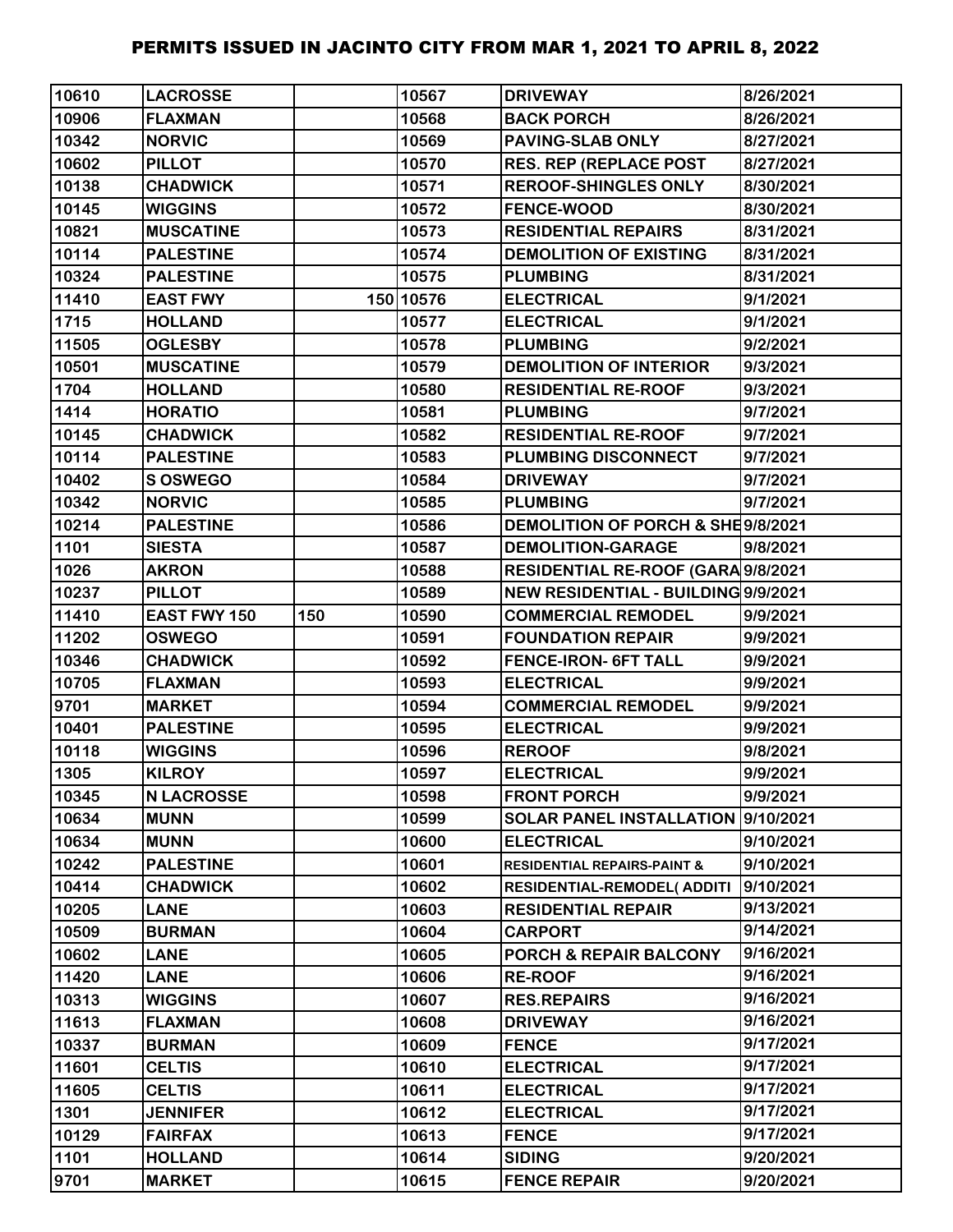| 10933 | <b>MUSCATINE</b>  |     | 10616 | <b>PLUMBING</b>                           | 9/20/2021 |
|-------|-------------------|-----|-------|-------------------------------------------|-----------|
| 10522 | <b>NORVIC</b>     |     | 10617 | <b>PLUMBING</b>                           | 9/20/2021 |
| 10237 | <b>PILLOT</b>     |     | 10618 | <b>PLUMBING</b>                           | 9/21/2021 |
| 10149 | <b>FAIFAX</b>     |     | 10619 | <b>RE-ROOF</b>                            | 9/21/2021 |
| 10505 | <b>NORVIC</b>     |     | 10620 | <b>LEVEL</b>                              | 9/21/2021 |
| 10213 | <b>BURMAN</b>     |     | 10621 | <b>PLUMBING</b>                           | 9/22/2021 |
| 10414 | <b>BURMAN</b>     |     | 10622 | <b>PORCH &amp; RES.REPAIRS</b>            | 9/22/2021 |
| 1306  | <b>MERCURY</b>    |     | 10623 | <b>RE-ROOF</b>                            | 9/23/2021 |
| 11430 | <b>EAST FWY</b>   | 350 | 10624 | <b>RIGHT OF WAY</b>                       | 9/23/2021 |
| 11450 | <b>EAST FWY</b>   |     | 10625 | <b>RIGHT OF WAY</b>                       | 9/23/2021 |
| 10125 | <b>FAIRFAX</b>    |     | 10626 | <b>FENCE</b>                              | 9/24/2021 |
| 11410 | <b>EAST FWY</b>   | 150 | 10627 | <b>PLUMBING</b>                           | 9/24/2021 |
| 10317 | <b>BURMAN</b>     |     | 10628 | <b>FENCE</b>                              | 9/24/2021 |
| 10602 | <b>CHADWICK</b>   |     | 10629 | <b>RES. REPAIRS</b>                       | 9/24/2021 |
| 10701 | <b>MUSCATINE</b>  |     | 10630 | <b>PAVING</b>                             | 9/24/2021 |
| 1401  | <b>JENNIFER</b>   |     | 10631 | <b>DRIVEWAY</b>                           | 9/24/2021 |
| 10802 | <b>LACROSSE</b>   |     | 10632 | <b>CARPORT</b>                            | 9/24/2021 |
| 1306  | <b>MERCURY</b>    |     | 10633 | COMMERCIAL REPAIRS-SIDINQ9/24/2021        |           |
| 9990  | <b>EAST FWY</b>   | E   | 10634 | <b>SIGN</b>                               | 9/27/2021 |
| 9990  | <b>EAST FWY</b>   | E   | 10635 | <b>ELECTRICAL</b>                         | 9/27/2021 |
| 10602 | <b>EAST FWY</b>   |     | 10636 | <b>FENCE</b>                              | 9/27/2021 |
| 1306  | <b>MERCURY</b>    |     | 10637 | <b>COMMERCIAL DOORS AND WINDOW</b>        | 9/28/2021 |
| 1625  | <b>JENNIFER</b>   |     | 10638 | WOOD FENCE-LEFT SIDE OF HOM               | 9/28/2021 |
| 11601 | <b>MARKET ST</b>  |     | 10639 | DEMOLITION OF CELL PHONE TO               | 9/29/2021 |
| 10117 | <b>CHADWICK</b>   |     | 10640 | LEVEL-BLK & BASE                          | 9/29/2021 |
| 10725 | <b>NORVIC</b>     |     | 10641 | <b>LEVEL-BLK &amp; BASE</b>               | 9/30/2021 |
| 11015 | <b>MARKET</b>     | В   | 10642 | <b>COMMERCIAL (DOORS)</b>                 | 10/4/2021 |
| 1705  | <b>SERPENTINE</b> |     | 10643 | <b>PLUMBING</b>                           | 10/4/2021 |
| 10138 | <b>NORVIC</b>     |     | 10644 | <b>RESIDENTIAL REPAIRS</b>                | 10/4/2021 |
| 10530 | <b>MUNN</b>       |     | 10645 | <b>RESIDENTIAL RE-ROOF</b>                | 10/4/2021 |
| 10333 | <b>PILLOT</b>     |     | 10646 | PAVING-F.PORCH CEMENT REP.                | 10/4/2021 |
| 10410 | <b>PALESTINE</b>  |     | 10647 | <b>RAISE ROOF PITCH &amp; RES.REPAIRS</b> | 10/4/2021 |
| 10321 | <b>CHADWICK</b>   |     | 10648 | <b>RE-ROOF</b>                            | 10/5/2021 |
| 10522 | <b>NORVIC</b>     |     | 10649 | <b>RES.REP (Boiler Closet)</b>            | 10/5/2021 |
| 10410 | <b>PALESTINE</b>  |     | 10650 | <b>ELECTRICAL</b>                         | 10/5/2021 |
| 10213 | <b>BURMAN</b>     |     | 10651 | <b>PLUMBING</b>                           | 10/6/2021 |
| 9990  | <b>EAST FWY</b>   | В   | 10652 | <b>COMMERCIAL REMODEL</b>                 | 10/6/2021 |
| 10422 | S OSWEGO          |     | 10653 | <b>RESIDENTIAL REPAIRS</b>                | 10/6/2021 |
| 10610 | <b>BURMAN</b>     |     | 10654 | <b>MECHANICAL</b>                         | 10/6/2021 |
| 10906 | <b>MUSCATINE</b>  |     | 10655 | <b>WOOD FENCE</b>                         | 10/7/2021 |
| 10342 | <b>NORVIC</b>     |     | 10656 | <b>RESIDENTIAL ADDITION</b>               | 10/7/2021 |
| 10609 | <b>LANE</b>       |     | 10657 | <b>RESIDENTIAL REPAIRS</b>                | 10/7/2021 |
| 9990  | <b>EAST FWY</b>   | B   | 10658 | <b>PLUMBING</b>                           | 10/7/2021 |
| 9990  | <b>EAST FWY</b>   | В   | 10659 | <b>ELECTRICAL</b>                         | 10/7/2021 |
| 9990  | <b>EAST FWY</b>   | B   | 10660 | <b>MECHANICAL</b>                         | 10/8/2021 |
| 10609 | <b>LANE</b>       |     | 10661 | <b>PLUMBING</b>                           | 10/8/2021 |
| 1737  | <b>CHESTON</b>    |     | 10662 | <b>PLUMBING</b>                           | 10/8/2021 |
| 10606 | <b>PILLOT</b>     |     | 10663 | <b>BACK PORCH</b>                         | 10/8/2021 |
| 1513  | <b>SHERYL</b>     |     | 10664 | <b>RESIDENTIAL REPIRS</b>                 | 10/8/2021 |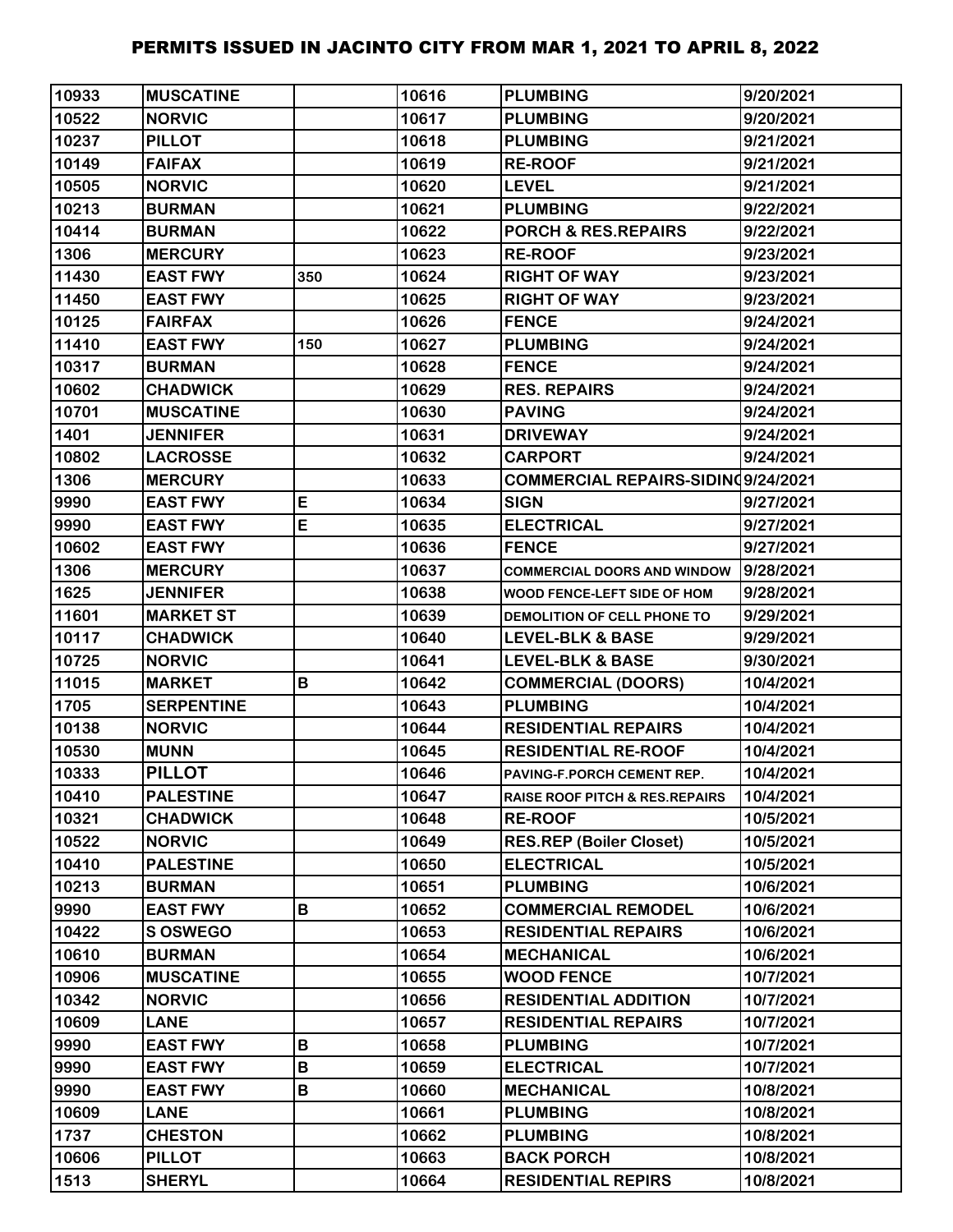| 10150 | <b>PILLOT</b>     |     | 10665 | <b>RESIDENTIAL REPAIR</b>               | 10/11/2021 |
|-------|-------------------|-----|-------|-----------------------------------------|------------|
| 10150 | <b>PILLOT</b>     |     | 10666 | <b>ELECTRICAL</b>                       | 10/11/2021 |
| 10138 | <b>FLAXMAN</b>    |     | 10667 | <b>SOLAR PANELS</b>                     | 10/11/2021 |
| 10138 | <b>FLAXMAN</b>    |     | 10668 | <b>ELECTRICAL</b>                       | 10/11/2021 |
| 10913 | <b>OSWEGO</b>     |     | 10669 | <b>RESIDENTIAL RE-ROOF</b>              | 10/11/2021 |
| 10314 | <b>EAST FWY</b>   | В   | 10670 | <b>ELECTRICAL</b>                       | 10/12/2021 |
| 10337 | <b>PILLOT</b>     |     | 10671 | <b>ELECTRICAL</b>                       | 10/13/2021 |
| 10921 | <b>WIGGINS</b>    |     | 10672 | <b>DEMOLITION</b>                       | 10/13/2021 |
| 10921 | <b>WIGGINS</b>    |     | 10673 | <b>NEW RESIDENTIAL HOME</b>             | 10/13/2021 |
| 10230 | <b>EAST FWY</b>   | 2/3 | 10674 | <b>R.O.W(INSTALL SM</b>                 | 10/14/2021 |
| 10502 | <b>PILLOT</b>     |     | 10675 | <b>REPLACE SIDING</b>                   | 10/14/2021 |
| 10909 | <b>MUSCATINE</b>  |     | 10676 | <b>RESIDENTIAL REPAIR</b>               | 10/14/2021 |
| 10610 | <b>BURMAN</b>     |     | 10677 | <b>ELECTRICAL</b>                       | 10/14/2021 |
| 11410 | <b>EAST FWY</b>   | 150 | 10678 | <b>FIRE PROTECTION</b>                  | 10/15/2021 |
| 10529 | <b>LACROSSE</b>   |     | 10679 | <b>REROOF</b>                           | 10/15/2021 |
| 4202  | <b>FIDELITY</b>   |     | 10680 | <b>SIGN</b>                             | 10/15/2021 |
| 4202  | <b>FIDELITY</b>   |     | 10681 | <b>ELECTRICAL</b>                       | 10/15/2021 |
| 11117 | <b>MARKET</b>     |     | 10682 | <b>FENCE</b>                            | 10/15/2021 |
| 10134 | <b>PALESTINE</b>  |     | 10683 | <b>PLUMBING</b>                         | 10/18/2021 |
| 9990  | <b>EAST FWY</b>   | В   | 10684 | <b>PLUMBING</b>                         | 10/18/2021 |
| 10433 | <b>PALESTINE</b>  |     | 10685 | <b>RE-ROOF ONLY</b>                     | 10/19/2021 |
| 10433 | <b>PALESTINE</b>  |     | 10686 | DRIVEWAY-HAS DIP-GUTTER                 | 10/19/2021 |
| 10525 | <b>BURMAN</b>     |     | 10687 | <b>PLUMBING</b>                         | 10/19/2021 |
| 10214 | <b>PALESTINE</b>  |     | 10688 | <b>LEVEL-SLAB</b>                       | 10/19/2021 |
| 10606 | <b>CHADWICK</b>   |     | 10689 | <b>ACCESSORY BUILDING</b>               | 10/19/2021 |
| 1606  | <b>BELIN</b>      |     | 10690 | <b>PLUMBING</b>                         | 10/19/2021 |
| 1638  | <b>BELIN</b>      |     | 10691 | <b>GRADE/FILL DIRT</b>                  | 10/19/2021 |
| 10149 | <b>FLAXMAN</b>    |     | 10692 | <b>REROOF</b>                           | 10/20/2021 |
| 10912 | <b>EAST FWY</b>   |     | 10693 | <b>WALL SIGN</b>                        | 10/20/2021 |
| 10912 | <b>EAST FWY</b>   |     | 10694 | DOUBLE SIDED SIGN ON POLE 10/20/2021    |            |
| 10149 | <b>FAIRFAX</b>    |     | 10695 | <b>PLUMBING</b>                         | 10/20/2021 |
| 1501  | <b>JENNIFER</b>   |     | 10696 | <b>RESIDENTIAL REPAIRS</b>              | 10/21/2021 |
| 10114 | <b>PALESTINE</b>  |     | 10697 | NEW RESIDENTIAL - BUILDING 10/21/2021   |            |
| 1638  | <b>BELIN</b>      |     | 10698 | <b>WOOD FENCE</b>                       | 10/21/2021 |
| 10909 | <b>MUSCATINE</b>  |     | 10699 | BLOCK & BASE FOUNDATION 10/21/2021      |            |
| 10522 | <b>FLAXMAN</b>    |     | 10700 | <b>DRIVEWAY</b>                         | 10/21/2021 |
| 10226 | <b>MUNN</b>       |     | 10701 | <b>RESIDENTIAL RE-ROOF</b>              | 10/22/2021 |
| 10125 | <b>RUMAR</b>      |     | 10702 | RESD REP-BTHRM FLRS/SHWR 10/22/2021     |            |
| 10521 | <b>NORVIC</b>     |     | 10703 | <b>ACCESSORY BUILDING-SHED</b>          | 10/25/2021 |
| 10117 | <b>PALESTINE</b>  |     | 10704 | RES.REPAIRS(SIDING, PAINT, F 10/25/2021 |            |
| 10518 | <b>WIGGINS</b>    |     | 10705 | <b>ACCESSORY BUILDING</b>               | 10/25/2021 |
| 10725 | <b>NORVIC</b>     |     | 10706 | <b>PLUMBING</b>                         | 10/25/2021 |
| 10409 | <b>N LACROSSE</b> |     | 10707 | <b>RESIDENTIAL REPAIRS</b>              | 10/26/2021 |
| 10530 | <b>NORVIC</b>     |     | 10708 | <b>REPLACE SIDING</b>                   | 10/26/2021 |
| 1405  | <b>HOLLAND</b>    |     | 10709 | <b>PLUMBING</b>                         | 10/27/2021 |
| 10608 | <b>OSWEGO</b>     |     | 10710 | <b>SOLAR PANELS</b>                     | 10/27/2021 |
| 10608 | <b>OSWEGO</b>     |     | 10711 | <b>ELECTRICAL</b>                       | 10/27/2021 |
| 10333 | <b>MUNN</b>       |     | 10712 | <b>RESIDENTIAL RE-ROOF</b>              | 10/27/2021 |
| 10905 | <b>VERANO</b>     |     | 10713 | <b>PLUMBING</b>                         | 10/28/2021 |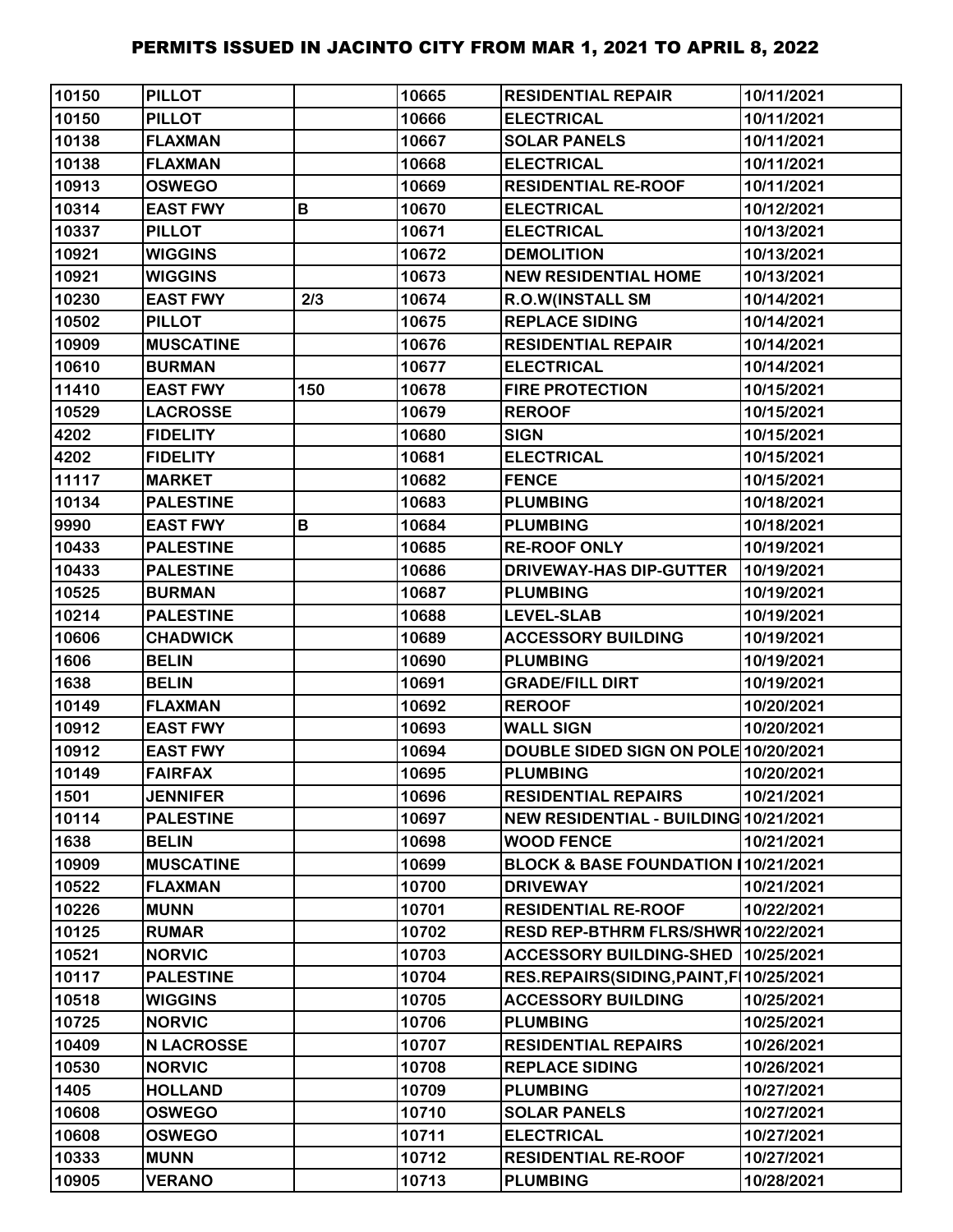| 10433 | <b>PALESTINE</b>    |   | 10714 | <b>ELECTRICAL</b>                    | 10/28/2021 |
|-------|---------------------|---|-------|--------------------------------------|------------|
| 10237 | <b>PILLOT</b>       |   | 10715 | <b>ELECTRICAL</b>                    | 10/28/2021 |
| 10209 | <b>FLAXMAN</b>      |   | 10716 | <b>RESIDENTIAL RE-ROOF</b>           | 10/28/2021 |
| 1613  | <b>MERCURY</b>      |   | 10717 | <b>MECHANICAL</b>                    | 10/29/2021 |
| 10114 | <b>PALESTINE</b>    |   | 10718 | <b>PLUMBING</b>                      | 10/29/2021 |
| 11506 | <b>LANE</b>         |   | 10719 | <b>ELECTRICAL</b>                    | 10/29/2021 |
| 10901 | <b>LACROSSE</b>     |   | 10720 | <b>WOOD FENCE 6FT TALL</b>           | 11/1/2021  |
| 10901 | <b>OSWEGO</b>       |   | 10721 | NEW GARAGE FOUNDATION ONL 11/1/2021  |            |
| 1613  | <b>MERCURY</b>      |   | 10722 | <b>DRIVEWAY</b>                      | 11/1/2021  |
| 10334 | <b>FAIRFAX</b>      |   | 10723 | <b>FENCE AND SIDING</b>              | 11/1/2021  |
| 10345 | <b>FLAXMAN</b>      |   | 10724 | <b>DRIVEWAY</b>                      | 11/1/2021  |
| 10605 | <b>BURMAN</b>       |   | 10725 | <b>REROOF</b>                        | 11/1/2021  |
| 10203 | <b>MARKET</b>       | н | 10726 | <b>ELECTRICAL</b>                    | 11/1/2021  |
| 1529  | <b>JENNIFER</b>     |   | 10727 | <b>PLUMBING</b>                      | 11/2/2021  |
| 10421 | <b>MUSCATINE</b>    |   | 10728 | <b>FOUNDATION REPAIR</b>             | 11/3/2021  |
| 10118 | <b>MUNN</b>         |   | 10729 | <b>DEMOLITION (GARAGE)</b>           | 11/3/2021  |
| 10150 | <b>WIGGINS</b>      |   | 10730 | <b>REROOF</b>                        | 11/3/2021  |
| 10202 | <b>WIGGINS</b>      |   | 10732 | <b>RESIDENTIAL RE-ROOF</b>           | 11/5/2021  |
| 10734 | <b>NORVIC</b>       |   | 10734 | <b>ELECTRICAL</b>                    | 11/5/2021  |
| 10237 | <b>PILLOT</b>       |   | 10735 | <b>MECHANICAL</b>                    | 11/5/2021  |
| 10706 | <b>LACROSSE</b>     |   | 10736 | <b>PLUMBING</b>                      | 11/8/2021  |
| 1726  | <b>BELIN</b>        |   | 10737 | <b>RESIDENTIAL REPAIRS</b>           | 11/8/2021  |
| 11021 | <b>FLAXMAN</b>      |   | 10738 | <b>REROOF</b>                        | 11/8/2021  |
| 10342 | <b>NORVIC</b>       |   | 10739 | <b>ELECTRICAL</b>                    | 11/8/2021  |
| 10713 | <b>MUSCATINE</b>    |   | 10740 | <b>ELECTRICAL</b>                    | 11/8/2021  |
| 10905 | <b>INVIERNO</b>     |   | 10741 | <b>DEMOLITION</b>                    | 11/8/2021  |
| 10214 | <b>PALESTINE</b>    |   | 10742 | <b>RESIDENTIAL REPAIRS</b>           | 11/9/2021  |
| 10701 | <b>PILLOT</b>       |   | 10743 | <b>ELECTRICAL</b>                    | 11/9/2021  |
| 10317 | <b>MUNN</b>         |   | 10744 | <b>REROOF</b>                        | 11/9/2021  |
| 1514  | <b>BELIN</b>        |   | 10745 | <b>RESIDENTIAL ADDITION</b>          | 11/10/2021 |
| 10230 | <b>EAST FWY 2/3</b> |   | 10746 | <b>ELECTRICAL</b>                    | 11/10/2021 |
| 10142 | <b>NORVIC</b>       |   | 10747 | <b>PLUMBING - GTO</b>                | 11/10/2021 |
| 10706 | <b>FLAXMAN</b>      |   | 10748 | <b>SIDING</b>                        | 11/10/2021 |
| 11617 | <b>LORD</b>         |   | 10749 | <b>FENCE (GATE)</b>                  | 11/11/2021 |
| 10634 | <b>CHADWICK</b>     |   | 10750 | <b>ELECTRICAL</b>                    | 11/11/2021 |
| 10743 | <b>NORVIC</b>       |   | 10751 | <b>PLUMBING</b>                      | 11/11/2021 |
| 10401 | <b>FLAXMAN</b>      |   | 10752 | <b>SIDING, WINDOWS &amp; DOORS</b>   | 11/11/2021 |
| 10230 | <b>EAST FWY</b>     |   | 10753 | <b>PLUMBING</b>                      | 11/11/2021 |
| 11420 | <b>LANE</b>         |   | 10754 | <b>ELECTRICAL</b>                    | 11/11/2021 |
| 10345 | <b>N LACROSSE</b>   |   | 10755 | <b>SIDING AND WINDOWS</b>            | 11/12/2021 |
| 1513  | <b>SHERYL</b>       |   | 10756 | <b>ELECTRICAL</b>                    | 11/12/2021 |
| 11500 | <b>EAST FWY</b>     |   | 10757 | <b>ELECTRICAL - SIGN</b>             | 11/12/2021 |
| 11500 | <b>EAST FWY</b>     |   | 10758 | SIGN A, B, C & D                     | 11/12/2021 |
| 1708  | <b>KERBY</b>        |   | 10759 | <b>REROOF</b>                        | 11/15/2021 |
| 10705 | <b>MARKET</b>       |   | 10761 | PAVING-PARKING LOT REPAIR 11/15/2021 |            |
| 11519 | <b>MARKET ST</b>    |   | 10762 | <b>PLUMBING</b>                      | 11/15/2021 |
| 10101 | <b>NORVIC</b>       |   | 10763 | <b>REROOF</b>                        | 11/17/2021 |
| 10714 | <b>FLAXMAN</b>      |   | 10764 | <b>ACCESSORY BUIILDING</b>           | 11/17/2021 |
| 10501 | <b>MUSCATINE</b>    |   | 10765 | REPLACE SHEET METAL ROOF 11/18/2021  |            |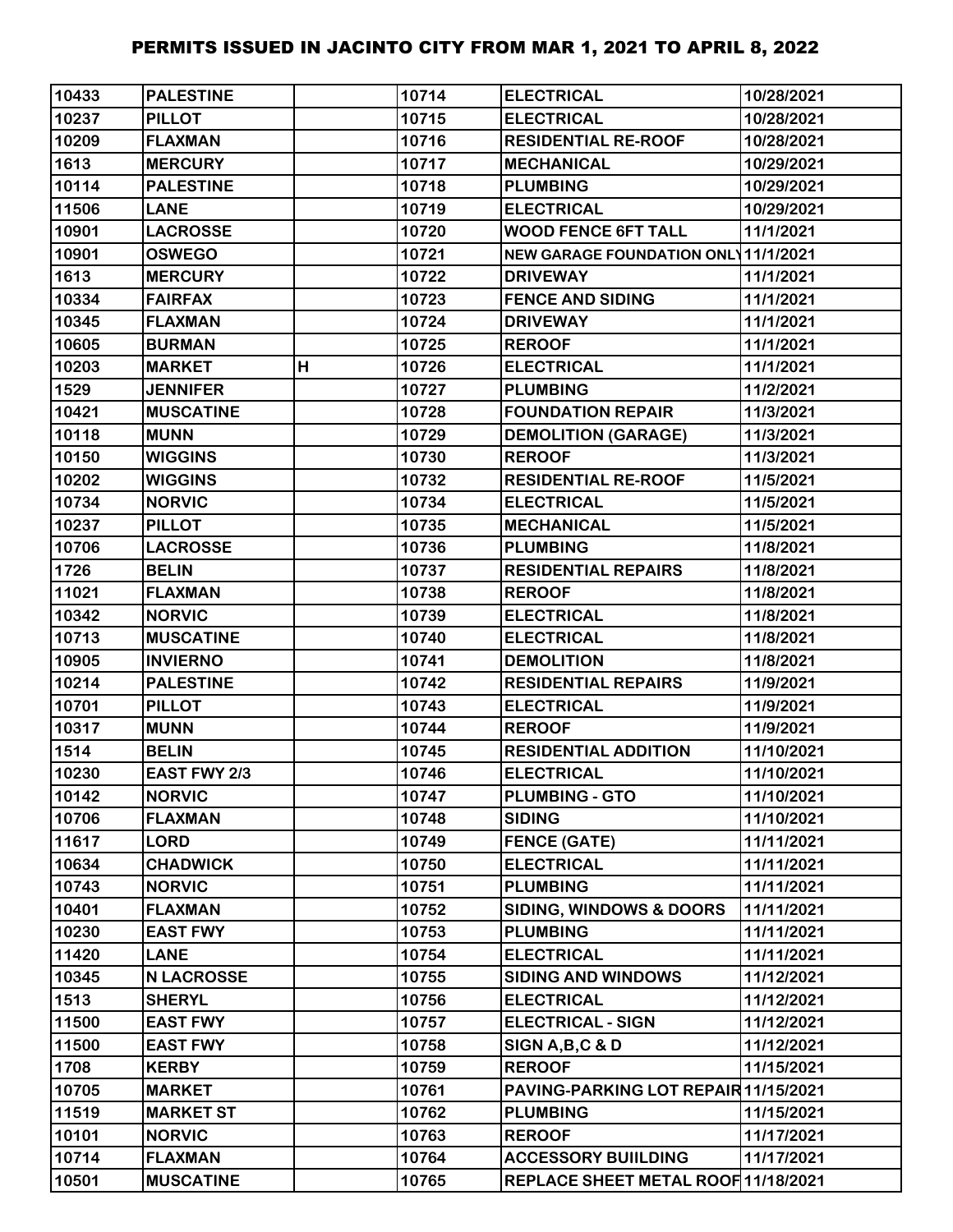| 10512 | IMUSCATINE       | 10766 | <b>PAVING</b>                            | 11/18/2021 |
|-------|------------------|-------|------------------------------------------|------------|
| 11519 | <b>MARKET ST</b> | 10767 | <b>PLUMBING</b>                          | 11/18/2021 |
| 10142 | <b>PALESTINE</b> | 10768 | <b>CARPORT</b>                           | 11/18/2021 |
| 10409 | N OSWEGO         | 10769 | <b>CARPORT</b>                           | 11/18/2021 |
| 10336 | <b>PALESTINE</b> | 10770 | <b>SIGN</b>                              | 11/19/2021 |
| 1402  | <b>HOLLAND</b>   | 10771 | <b>MECHANICAL</b>                        | 11/19/2021 |
| 1613  | <b>MERCURY</b>   | 10772 | <b>ELECTRICAL</b>                        | 11/19/2021 |
| 11519 | <b>MARKET ST</b> | 10773 | <b>PAVING</b>                            | 11/19/2021 |
| 10921 | <b>WIGGINS</b>   | 10774 | <b>PLUMBING</b>                          | 11/19/2021 |
| 10429 | <b>PALESTINE</b> | 10775 | <b>PAVING</b>                            | 11/19/2021 |
| 11501 | <b>TILIA</b>     | 10776 | RESIDENTIAL ADDITION & REPAIR 11/22/2021 |            |
| 11450 | <b>EAST FWY</b>  | 10777 | NEW LED DIGITAL BILLBOARD 11/22/2021     |            |
| 10832 | <b>LANE</b>      | 10778 | <b>PLUMBING</b>                          | 11/22/2021 |
| 1625  | <b>JENNIFER</b>  | 10779 | <b>PLUMBING</b>                          | 11/22/2021 |
| 10518 | <b>FLAXMAN</b>   | 10780 | <b>REROOF</b>                            | 11/22/2021 |
| 1211  | <b>MERCURY</b>   | 10781 | <b>REPAIR SHED</b>                       | 11/22/2021 |
| 1317  | <b>JENNIFER</b>  | 10782 | <b>REPLACE SIDING</b>                    | 11/22/2021 |
| 10230 | <b>EAST FWY</b>  | 10783 | <b>DEMOLITION</b>                        | 11/23/2021 |
| 10525 | <b>BURMAN</b>    | 10784 | <b>MECHANICAL</b>                        | 11/23/2021 |
| 10525 | <b>BURMAN</b>    | 10785 | <b>ELECTRICAL</b>                        | 11/24/2021 |
| 11216 | <b>MUNN</b>      | 10786 | <b>PLUMBING</b>                          | 11/24/2021 |
| 10230 | <b>EAST FWY</b>  | 10787 | NEW COMMERCIAL - BUILDING11/24/2021      |            |
| 10909 | <b>MUSCATINE</b> | 10788 | <b>RESIDENTIAL RE-ROOF</b>               | 11/24/2021 |
| 10810 | <b>BURMAN</b>    | 10789 | <b>PAVING</b>                            | 11/29/2021 |
| 10101 | <b>FLAXMAN</b>   | 10790 | <b>PLUMBING</b>                          | 11/29/2021 |
| 11020 | <b>MUNN</b>      | 10791 | <b>CARPORT</b>                           | 11/29/2021 |
| 10214 | <b>PALESTINE</b> | 10792 | <b>PLUMBING</b>                          | 11/30/2021 |
| 11216 | <b>MUNN</b>      | 10793 | <b>PLUMBING</b>                          | 12/1/2021  |
| 1506  | <b>CHESTON</b>   | 10794 | <b>ACCESSORY BUILDING</b>                | 12/1/2021  |
| 10233 | <b>MUNN</b>      | 10795 | <b>ACCESSORY BUILDING</b>                | 12/2/2021  |
| 10934 | <b>EAST FWY</b>  | 10796 | <b>SIGN</b>                              | 12/3/2021  |
| 10934 | <b>EAST FWY</b>  | 10797 | <b>ELECTRICAL</b>                        | 12/3/2021  |
| 10934 | <b>VERANO</b>    | 10798 | <b>DEMOLITION</b>                        | 12/6/2021  |
| 10214 | <b>PALESTINE</b> | 10799 | <b>ELECTRICAL</b>                        | 12/6/2021  |
| 11016 | <b>MUNN</b>      | 10800 | <b>RESIDENTIAL REPAIRS &amp; LEV</b>     | 12/6/2021  |
| 1301  | <b>JENNIFER</b>  | 10801 | <b>REROOF</b>                            | 12/7/2021  |
| 1402  | <b>HOLLAND</b>   | 10802 | <b>FENCE-IRON BAR</b>                    | 12/7/2021  |
| 10826 | <b>MUSCATINE</b> | 10803 | <b>REPLACE STUCCO SIDING</b>             | 12/8/2021  |
| 10509 | <b>MUNN</b>      | 10804 | ACCESSORY BUILDING (SHED) 12/8/2021      |            |
| 10802 | <b>MUSCATINE</b> | 10805 | <b>FENCE-IRON BAR</b>                    | 12/9/2021  |
| 1734  | <b>BELIN</b>     | 10806 | <b>FENCE</b>                             | 12/9/2021  |
| 10230 | <b>EAST FWY</b>  | 10807 | UNDERGROUND STORAGE TANK 12/9/2021       |            |
| 1705  | <b>CASPERSON</b> | 10808 | <b>REROOF</b>                            | 12/9/2021  |
| 10909 | <b>MUSCATINE</b> | 10809 | <b>DRIVEWAY</b>                          | 12/9/2021  |
| 10921 | <b>WIGGINS</b>   | 10810 | <b>MECHANICAL</b>                        | 12/13/2021 |
| 10729 | <b>PILLOT</b>    | 10811 | <b>ELECTRICAL</b>                        | 12/13/2021 |
| 935   | <b>MERCURY</b>   | 10812 | <b>ELECTRICAL</b>                        | 12/14/2021 |
| 10921 | <b>WIGGINS</b>   | 10813 | <b>PLUMBING</b>                          | 12/14/2021 |
| 10325 | <b>MARKET C</b>  | 10814 | <b>MECHANICAL</b>                        | 12/14/2021 |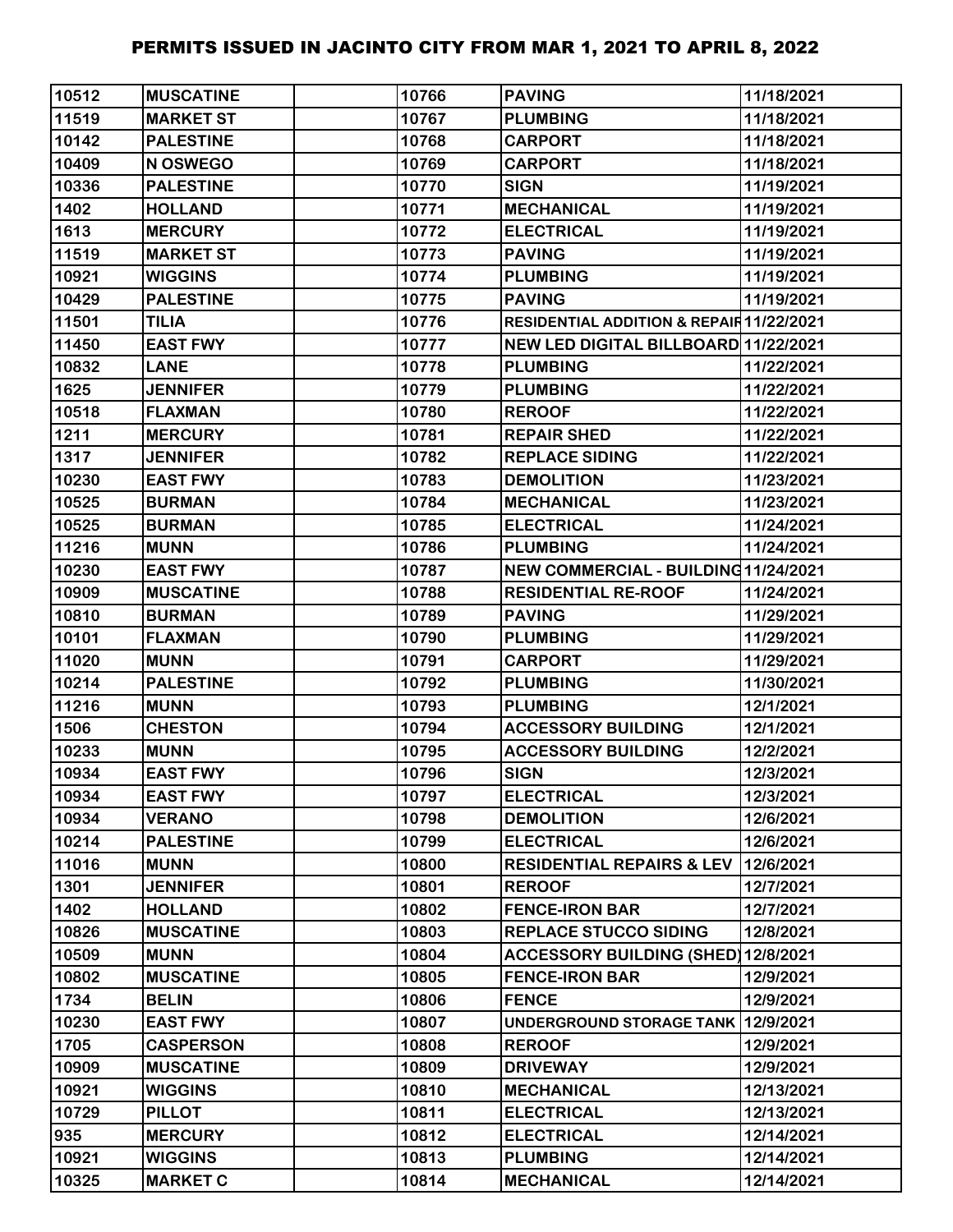| 10821 | <b>MUSCATINE</b>  | 10815 | <b>PLUMBING</b>                     | 12/14/2021 |
|-------|-------------------|-------|-------------------------------------|------------|
| 10114 | <b>PALESTINE</b>  | 10816 | <b>ELECTRICAL</b>                   | 12/14/2021 |
| 10921 | <b>WIGGINS</b>    | 10817 | <b>ELECTRICAL</b>                   | 12/15/2021 |
| 10729 | <b>PILLOT</b>     | 10818 | <b>REPLACE WINDOW,</b>              | 12/15/2021 |
| 10237 | <b>PILLOT</b>     | 10819 | <b>DRIVEWAY AND PA</b>              | 12/15/2021 |
| 10633 | <b>FLAXMAN</b>    | 10820 | <b>NEW RESIDENTIAL HOUSE</b>        | 12/15/2021 |
| 10502 | <b>PALESTINE</b>  | 10821 | <b>FENCE</b>                        | 12/15/2021 |
| 1405  | <b>HOLLAND</b>    | 10822 | <b>FIRE PROTECTION</b>              | 12/16/2021 |
| 10114 | <b>PALESTINE</b>  | 10823 | <b>MECHANICAL</b>                   | 12/16/2021 |
| 10138 | <b>PILLOT</b>     | 10824 | <b>ACCESSORY BUILDING</b>           | 12/16/2021 |
| 10317 | <b>MUNN</b>       | 10825 | REPLACE WINDOWS & PAVING 12/20/2021 |            |
| 10434 | <b>PILLOT</b>     | 10826 | <b>NEW MAIL BOX</b>                 | 12/21/2021 |
| 10142 | <b>NORVIC</b>     | 10827 | <b>FOUNDATION REPAIR</b>            | 12/22/2021 |
| 11509 | <b>FLAXMAN</b>    | 10828 | <b>RESIDENTIAL REMODEL</b>          | 12/22/2021 |
| 1430  | <b>HORATIO</b>    | 10829 | <b>PLUMBING</b>                     | 12/27/2021 |
| 10122 | <b>WIGGINS</b>    | 10830 | <b>REPLACE SIDING</b>               | 12/28/2021 |
| 10608 | <b>OSWEGO</b>     | 10831 | <b>DRIVEWAY</b>                     | 12/28/2021 |
| 10230 | <b>EAST FWY</b>   | 10832 | <b>PLUMBING</b>                     | 12/28/2021 |
| 1301  | <b>JENNIFER</b>   | 10833 | <b>ACCESSORY BUILDING</b>           | 12/28/2021 |
| 1713  | <b>HOLLAND</b>    | 10834 | <b>ACCESSORY BLDG- (C</b>           | 12/29/2021 |
| 10317 | <b>WIGGINS</b>    | 10835 | <b>ELECTRICAL</b>                   | 12/29/2021 |
| 10912 | <b>EAST FWY</b>   | 10836 | <b>COMMERCIAL REMODEL</b>           | 12/29/2021 |
| 10101 | <b>PILLOT</b>     | 10837 | <b>ELECTRICAL</b>                   | 12/29/2021 |
| 10410 | N OSWEGO          | 10838 | CARPORT-METAL/GALV                  | 12/30/2021 |
| 10230 | <b>EAST FWY</b>   | 10839 | <b>ELECTRICAL</b>                   | 1/3/2022   |
| 10137 | <b>RUMAR</b>      | 10840 | PAVING(ON PREMISES SIDEWALK         | 1/3/2022   |
| 11509 | <b>FLAXMAN</b>    | 10841 | <b>PLUMBING</b>                     | 1/3/2022   |
| 10101 | <b>PILLOT</b>     | 10842 | <b>MECHANICAL</b>                   | 1/3/2022   |
| 10429 | <b>WIGGINS</b>    | 10843 | <b>ELECTRICAL</b>                   | 1/4/2022   |
| 1529  | <b>JENNIFER</b>   | 10844 | <b>PAVING</b>                       | 1/4/2022   |
| 10714 | <b>FLAXMAN</b>    | 10845 | <b>PAVING</b>                       | 1/5/2022   |
| 10214 | <b>PALESTINE</b>  | 10846 | <b>PLUMBING</b>                     | 1/5/2022   |
| 10608 | <b>OSWEGO</b>     | 10847 | <b>RESIDENTIAL-REMODEL(S</b>        | 1/5/2022   |
| 10608 | <b>OSWEGO</b>     | 10848 | <b>ELECTRICAL FOR SOLAR</b>         | 1/5/2022   |
| 10906 | <b>FLAXMAN</b>    | 10849 | RES.-REM(FOUNDATION-FUTURE          | 1/5/2022   |
| 1423  | KERBEY 1/2        | 10850 | <b>ELECTRICAL</b>                   | 1/5/2022   |
| 10809 | <b>MUSCATINE</b>  | 10851 | <b>DRIVEWAY</b>                     | 1/5/2022   |
| 10305 | <b>FLAXMAN</b>    | 10852 | <b>FENCE</b>                        | 1/5/2022   |
| 10142 | <b>NORVIC</b>     | 10853 | <b>RESIDENTIAL REPAIRS</b>          | 1/5/2022   |
| 10814 | <b>LACROSSE</b>   | 10854 | <b>RESIDENTIAL - REMODEL</b>        | 1/6/2022   |
| 1402  | <b>HOLLAND</b>    | 10855 | <b>NEW COMMERCIAL - BUILDING R</b>  | 1/10/2022  |
| 1421  | <b>SERPENTINE</b> | 10856 | RES.REP.(RELEVEL A FLOOR/NE         | 1/11/2022  |
| 10717 | <b>PILLOT</b>     | 10857 | RES.REPAIRS(SIDING&WINDOWS)         | 1/11/2022  |
| 11519 | <b>MARKET ST</b>  | 10858 | FIRE PROTECTION(FIRE ALARM)         | 1/11/2022  |
| 11505 | <b>SEAGRAM</b>    | 10859 | <b>RESIDENTIAL - REMODEL</b>        | 1/11/2022  |
| 11509 | <b>FLAXMAN</b>    | 10860 | <b>ELECTRICAL</b>                   | 1/11/2022  |
| 10912 | <b>EAST FWY</b>   | 10861 | <b>PLUMBING</b>                     | 1/11/2022  |
| 1501  | <b>JENNIFER</b>   | 10862 | <b>ELECTRICAL</b>                   | 1/12/2022  |
| 10230 | <b>EAST FWY</b>   | 10863 | <b>MECHANICAL</b>                   | 1/12/2022  |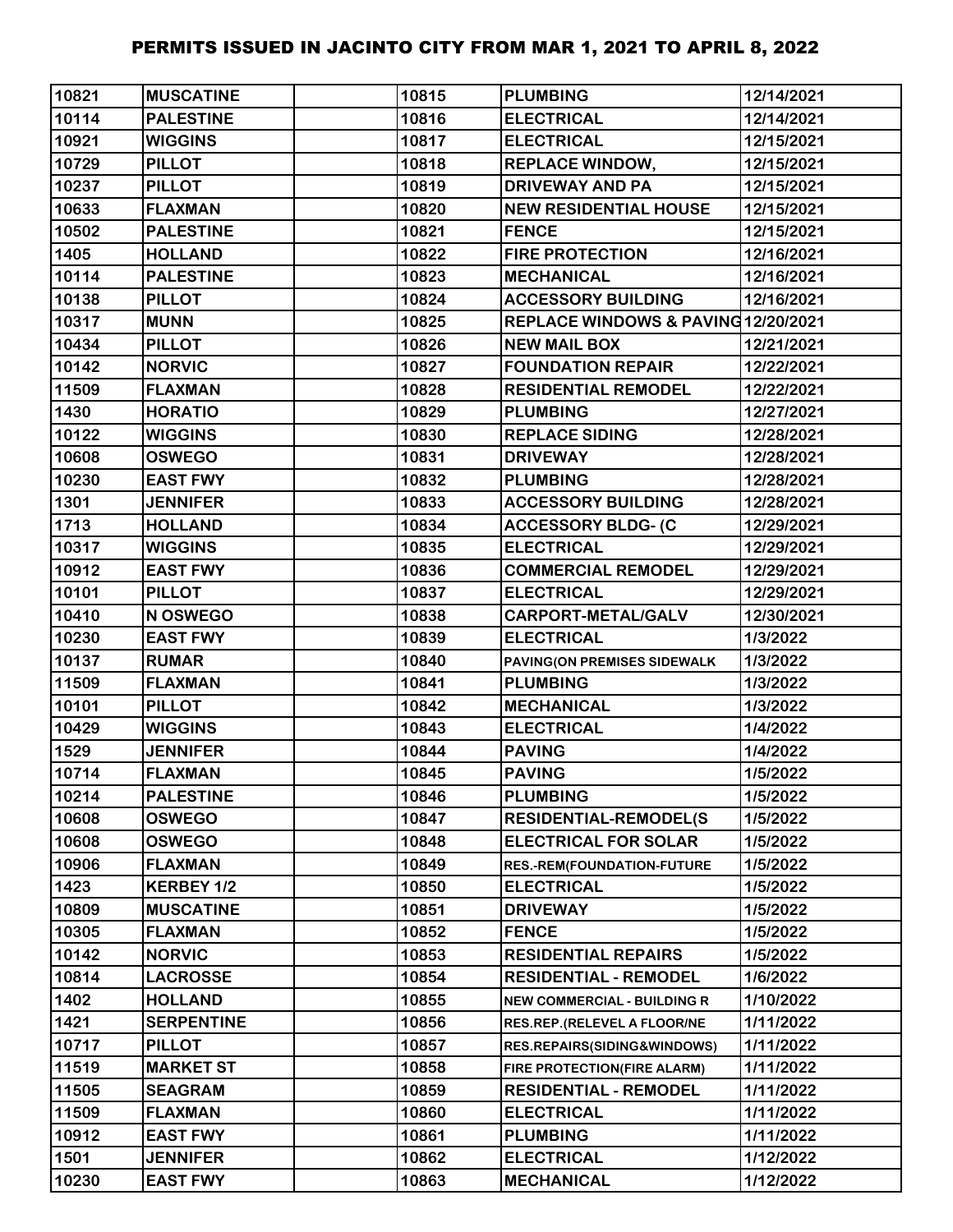| 10230 | <b>EAST FWY</b>  |   | 10864 | <b>REFRIGERATION</b>                | 1/12/2022 |
|-------|------------------|---|-------|-------------------------------------|-----------|
| 10521 | <b>FAIRFAX</b>   |   | 10865 | <b>ELECTRICAL</b>                   | 1/13/2022 |
| 10324 | <b>PALESTINE</b> |   | 10866 | <b>SIGN</b>                         | 1/14/2022 |
| 10101 | <b>PILLOT</b>    |   | 10867 | <b>PLUMBING</b>                     | 1/14/2022 |
| 10417 | <b>FLAXMAN</b>   |   | 10868 | <b>RESIDENTIAL REPAIRS</b>          | 1/14/2022 |
| 10912 | <b>EAST FWY</b>  |   | 10869 | <b>ELECTRICAL</b>                   | 1/18/2022 |
| 11509 | <b>FLAXMAN</b>   |   | 10870 | <b>MECHANICAL</b>                   | 1/18/2022 |
| 10714 | <b>PILLOT</b>    |   | 10871 | <b>ELECTRICAL</b>                   | 1/19/2022 |
| 11105 | <b>OSWEGO</b>    |   | 10872 | RESIDENTIAL REPAIRS(REROOF&SIDING)  | 1/19/2022 |
| 10405 | <b>BURMAN</b>    |   | 10873 | <b>ACCESSORY BLDG</b>               | 1/20/2022 |
| 11006 | <b>WIGGINS</b>   |   | 10874 | <b>SOLAR PANELS</b>                 | 1/20/2022 |
| 11006 | <b>WIGGINS</b>   |   | 10875 | <b>ELECTRICAL</b>                   | 1/20/2022 |
| 10619 | <b>LACROSSE</b>  |   | 10876 | <b>SOLAR PANELS</b>                 | 1/20/2022 |
| 10619 | <b>LACROSSE</b>  |   | 10877 | <b>ELECTRICAL</b>                   | 1/20/2022 |
| 10413 | <b>OSWEGO</b>    | N | 10878 | <b>RESIDENTIAL REPAIRS</b>          | 1/20/2022 |
| 10611 | <b>LACROSSE</b>  |   | 10879 | RESIDENTIAL REPAIRS & RER(1/21/2022 |           |
| 10230 | <b>EAST FWY</b>  |   | 10880 | <b>DOUBLE SIDED SIGN</b>            | 1/21/2022 |
| 11110 | <b>VERANO</b>    |   | 10881 | <b>DRIVEWAY</b>                     | 1/21/2022 |
| 1514  | <b>BELIN</b>     |   | 10882 | <b>PLUMBING</b>                     | 1/21/2022 |
| 10230 | <b>EAST FWY</b>  |   | 10883 | <b>DRIVEWAY</b>                     | 1/21/2022 |
| 10230 | <b>EATS FWY</b>  |   | 10884 | <b>ELECTRICAL</b>                   | 1/21/2022 |
| 10121 | <b>WIGGINS</b>   |   | 10885 | <b>PLUMBING</b>                     | 1/24/2022 |
| 1501  | <b>JENNIFER</b>  |   | 10886 | <b>MECHANICAL</b>                   | 1/24/2022 |
| 10611 | <b>PALESTINE</b> |   | 10887 | REROOF(PATIOCOVERMETAL/SKYLIGHTS)   | 1/24/2022 |
| 11010 | <b>VERANO</b>    |   | 10888 | <b>RESIDENTIAL ADDITION</b>         | 1/25/2022 |
| 10810 | <b>BURMAN</b>    |   | 10889 | <b>RE-ROOF</b>                      | 1/26/2022 |
| 11505 | <b>SEAGRAM</b>   |   | 10890 | <b>ELECTRICAL</b>                   | 1/26/2022 |
| 10510 | <b>LACROSSE</b>  |   | 10891 | <b>RESIDENTIAL REPAIRS</b>          | 1/27/2022 |
| 10201 | <b>MUNN</b>      |   | 10892 | <b>PLUMBING</b>                     | 1/27/2022 |
| 10609 | <b>NORVIC</b>    |   | 10893 | <b>WOOD FENCE</b>                   | 1/27/2022 |
| 10150 | <b>MUNN</b>      |   | 10894 | <b>RESIDENTIAL -RE-ROOF</b>         | 1/31/2022 |
| 1226  | <b>MERCURY</b>   |   | 10895 | <b>PLUMBING</b>                     | 1/31/2022 |
| 10422 | <b>SLACROSSE</b> |   | 10896 | <b>FENCE</b>                        | 2/1/2022  |
| 1622  | <b>CHESTON</b>   |   | 10897 | <b>RESIDENTIAL ADDITION</b>         | 2/1/2022  |
| 1622  | <b>CHESTON</b>   |   | 10898 | <b>PLUMBING</b>                     | 2/1/2022  |
| 10421 | <b>SOSWEGO</b>   |   | 10899 | <b>SOLAR PANELS</b>                 | 2/2/2022  |
| 10421 | <b>S OSWEGO</b>  |   | 10900 | <b>ELECTRICAL</b>                   | 2/2/2022  |
| 11402 | <b>MUNN</b>      |   | 10901 | <b>PLUMBING</b>                     | 2/2/2022  |
| 10729 | <b>PILLOT</b>    |   | 10902 | <b>MECHANICAL</b>                   | 2/2/2022  |
| 10325 | <b>SLACROSSE</b> |   | 10903 | <b>RESIDENTIAL REPAIRS</b>          | 2/3/2022  |
| 10611 | <b>PALESTINE</b> |   | 10904 | <b>PLUMBING</b>                     | 2/3/2022  |
| 10137 | <b>RUMAR</b>     |   | 10905 | <b>FENCE</b>                        | 2/3/2022  |
| 10902 | <b>LANE</b>      |   | 10906 | <b>DRIVEWAY/PAVING</b>              | 2/4/2022  |
| 10222 | <b>NORVIC</b>    |   | 10907 | <b>PLUMBING</b>                     | 2/8/2022  |
| 10414 | <b>NORVIC</b>    |   | 10908 | <b>PAVING</b>                       | 2/8/2022  |
| 10222 | <b>MUNN</b>      |   | 10909 | <b>FENCE</b>                        | 2/9/2022  |
| 11605 | <b>FLAXMAN</b>   |   | 10910 | <b>RESIDENTIAL RE-ROOF</b>          | 2/9/2022  |
| 10138 | <b>NORVIC</b>    |   | 10911 | <b>PLUMBING</b>                     | 2/9/2022  |
| 11010 | <b>VERANO</b>    |   | 10912 | <b>DRIVEWAY</b>                     | 2/10/2022 |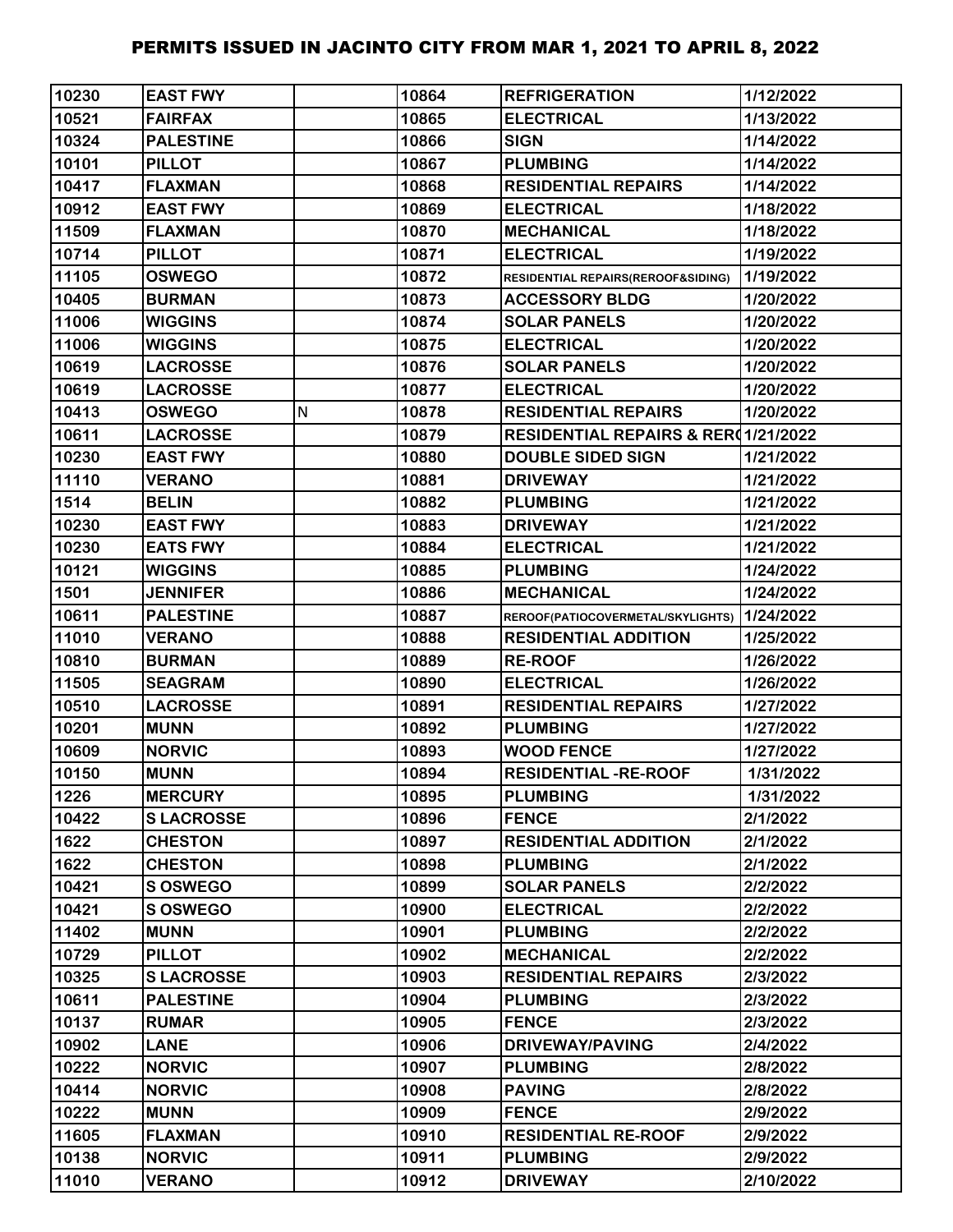| 10333 | <b>N LACROSSE</b> |     | 10913 | <b>RESIDENTIAL RE-ROOF</b>    | 2/11/2022 |
|-------|-------------------|-----|-------|-------------------------------|-----------|
| 11505 | <b>OGLESBY</b>    |     | 10914 | <b>PLUMBING</b>               | 2/14/2022 |
| 10230 | <b>FAIRFAX</b>    |     | 10915 | <b>PLUMBING-GAS GENERATOR</b> | 2/14/2022 |
| 10414 | <b>SLACROSSE</b>  |     | 10916 | <b>ELECTRICAL</b>             | 2/14/2022 |
| 1306  | <b>MERCURY</b>    |     | 10917 | <b>6FT TALL WOOD FENCE</b>    | 2/14/2022 |
| 11501 | <b>TILIA</b>      |     | 10918 | <b>PLUMBING</b>               | 2/15/2022 |
| 1105  | <b>FLINT</b>      |     | 10919 | <b>ELECTRICAL</b>             | 2/15/2022 |
| 10142 | <b>NORVIC</b>     |     | 10920 | <b>ELECTRICAL</b>             | 2/16/2022 |
| 10237 | <b>MARKET</b>     |     | 10921 | <b>ELECTRICAL</b>             | 2/16/2022 |
| 10142 | <b>NORVIC</b>     |     | 10922 | <b>MECHANICAL</b>             | 2/17/2022 |
| 10714 | <b>PILLOT</b>     |     | 10923 | <b>ELECTRICAL</b>             | 2/17/2022 |
| 10714 | <b>PILLOT</b>     |     | 10924 | <b>SOLAR PANEL</b>            | 2/17/2022 |
| 11018 | <b>OSWEGO</b>     |     | 10925 | <b>RESIDENTIAL RE-ROOF</b>    | 2/17/2022 |
| 1312  | <b>MERCURY</b>    |     | 10926 | <b>RESIDENTIAL REPAIRS</b>    | 2/18/2022 |
| 10142 | <b>NORVIC</b>     |     | 10927 | <b>PLUMBING</b>               | 2/18/2022 |
| 10325 | <b>SLACROSSE</b>  |     | 10928 | <b>ELECTRICAL</b>             | 2/18/2022 |
| 10810 | <b>OSWEGO</b>     |     | 10929 | <b>WHOLE HOUSE GENERATOR</b>  | 2/21/2022 |
| 10810 | <b>OSWEGO</b>     |     | 10930 | <b>PLUMBING</b>               | 2/21/2022 |
| 10810 | <b>OSWEGO</b>     |     | 10931 | <b>ELECTRICAL</b>             | 2/21/2022 |
| 10126 | <b>NORVIC</b>     |     | 10932 | <b>RES REPAIRS(SHEETROCK)</b> | 2/21/2022 |
| 10237 | <b>LANE</b>       |     | 10933 | <b>PLUMBING</b>               | 2/22/2022 |
| 10912 | <b>EAST FWY</b>   |     | 10934 | <b>MECHANICAL</b>             | 2/23/2022 |
| 1312  | <b>MERCURY</b>    |     | 10935 | <b>ELECTRICAL</b>             | 2/23/2022 |
| 11502 | <b>CELTIS</b>     |     | 10936 | <b>PLUMBING</b>               | 2/23/2022 |
| 11009 | <b>WIGGINS</b>    |     | 10937 | <b>PLUMBING</b>               | 2/23/2022 |
| 11430 | <b>EAST FWY</b>   | 360 | 10938 | <b>COMMERCIAL REMODEL</b>     | 2/24/2022 |
| 11209 | <b>OSWEGO</b>     |     | 10939 | <b>FENCE</b>                  | 2/24/2022 |
| 10633 | <b>FLAXMAN</b>    |     | 10940 | <b>PLUMBING</b>               | 2/24/2022 |
| 1405  | <b>HOLLAND</b>    |     | 10941 | <b>FIRE PROTECTION ALARM</b>  | 2/28/2022 |
| 11211 | <b>MUNN</b>       |     | 10942 | <b>CARPORT</b>                | 3/2/2022  |
| 11501 | <b>TILIA</b>      |     | 10943 | <b>MECHANICAL</b>             | 3/2/2022  |
| 10718 | <b>NORVIC</b>     |     | 10944 | <b>REROOF</b>                 | 3/3/2022  |
| 10633 | <b>FLAXMAN</b>    |     | 10945 | <b>ELECTRICAL</b>             | 3/3/2022  |
| 10714 | <b>OSWEGO</b>     |     | 10946 | <b>REROOF</b>                 | 3/3/2022  |
| 1310  | <b>CHESTON</b>    |     | 10947 | <b>RESIDENTIAL RE-ROOF</b>    | 3/3/2022  |
| 10205 | <b>NORVIC</b>     |     | 10948 | <b>FENCE-CHAINLINK</b>        | 3/3/2022  |
| 10603 | <b>LACROSSE</b>   |     | 10949 | <b>DRIVEWAY</b>               | 3/4/2022  |
| 1310  | <b>CHESTON</b>    |     | 10950 | <b>WOOD CARPORT</b>           | 3/4/2022  |
| 11519 | <b>MARKET ST</b>  |     | 10951 | SIGN 2 WALL & 2 POLE          | 3/8/2022  |
| 11519 | <b>MARKET ST</b>  |     | 10952 | <b>ELECTRICAL SIGN</b>        | 3/8/2022  |
| 10630 | <b>FLAXMAN</b>    |     | 10953 | <b>MECHANICAL</b>             | 3/8/2022  |
| 1501  | <b>JENNIFER</b>   |     | 10954 | <b>PLUMBING</b>               | 3/9/2022  |
| 1317  | <b>MERCURY</b>    |     | 10955 | <b>PEDESTRIAN RAMP</b>        | 3/9/2022  |
| 11430 | <b>EAST FWY</b>   | 350 | 10956 | <b>ELECTRICAL</b>             | 3/9/2022  |
| 1002  | <b>HOLLAND ST</b> |     | 10957 | <b>COMMERCIAL REMODEL</b>     | 3/9/2022  |
| 10222 | <b>BURMAN</b>     |     | 10959 | RESREM(M.SUITE&GARAGE         | 3/10/2022 |
| 10609 | <b>FAIRFAX</b>    |     | 10960 | <b>PAVING FOR EXISTING</b>    | 3/10/2022 |
| 11450 | <b>EAST FWY</b>   |     | 10961 | <b>COMMERCIAL RE-ROOF</b>     | 3/10/2022 |
| 11117 | <b>OSWEGO</b>     |     | 10962 | LEVEL-BLK/BASE                | 3/10/2022 |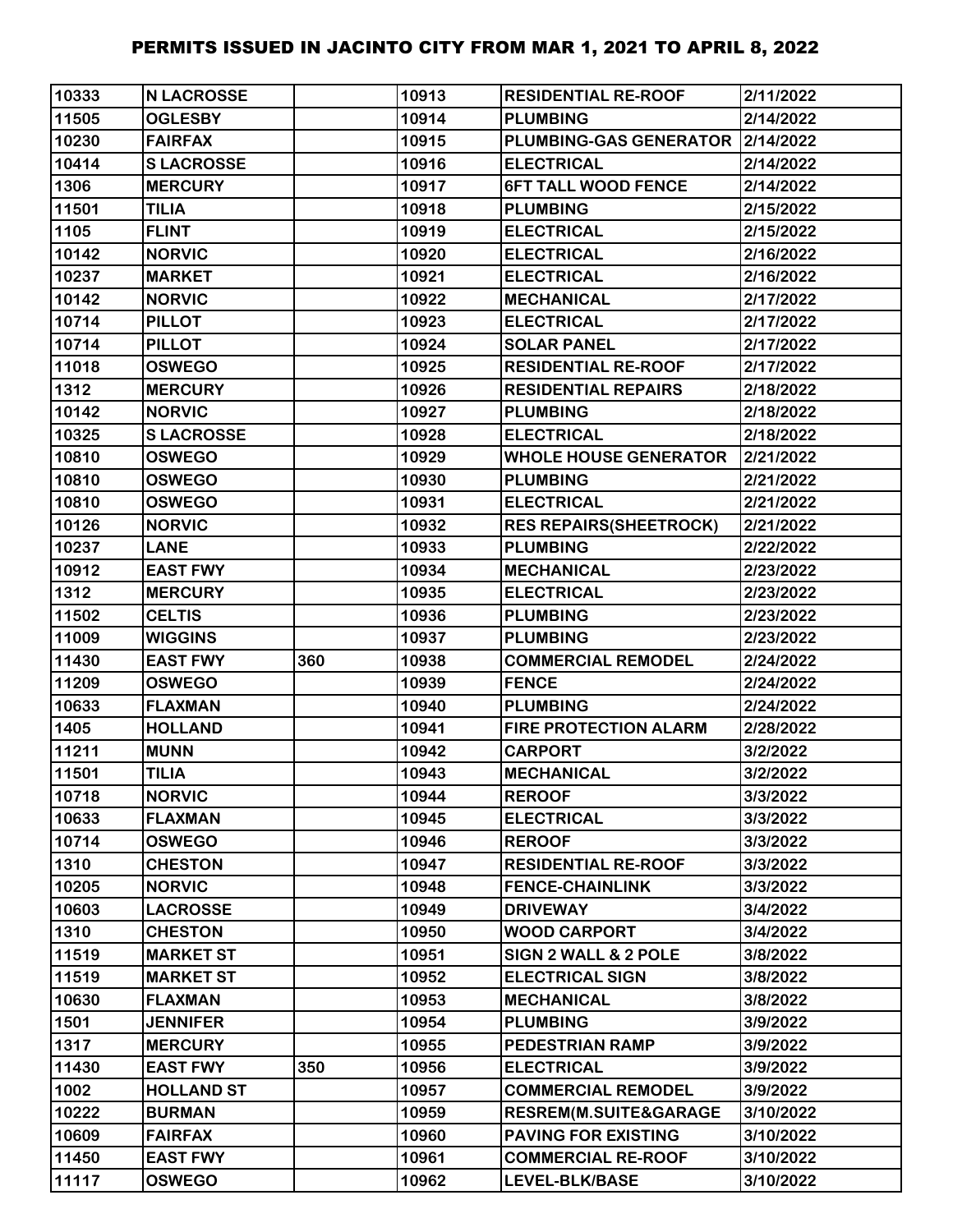| 10934        | <b>VERANO</b>                        |     | 10963          | <b>FENCE</b>                             | 3/10/2022            |
|--------------|--------------------------------------|-----|----------------|------------------------------------------|----------------------|
| 10117        | <b>FLAXMAN</b>                       |     | 10964          | <b>RES.REPAIR FOR FRONT PORCH</b>        | 3/11/2022            |
| 10341        | S OSWEGO                             |     | 10965          | <b>DRIVEWAY</b>                          | 3/15/2022            |
| 11121        | <b>MARKET</b>                        |     | 10966          | <b>COMMERCIAL REPAIRS</b>                | 3/14/2022            |
| 11430        | <b>EAST FWY</b>                      | 360 | 10967          | <b>PLUMBING</b>                          | 3/15/2022            |
| 10110        | <b>MUNN</b>                          |     | 10968          | <b>RESIDENTIAL RE-ROOF</b>               | 3/15/2022            |
| 10145        | <b>FLAXMAN</b>                       |     | 10969          | <b>WOODEN CARPORT</b>                    | 3/16/2022            |
| 10934        | <b>VERANO</b>                        |     | 10970          | <b>PLUMBING</b>                          | 3/16/2022            |
| 1725         | <b>HOLLAND</b>                       |     | 10971          | <b>FENCE</b>                             | 3/17/2022            |
| 10106        | <b>MUNN</b>                          |     | 10972          | <b>RESIDENTIAL-RE-ROOF</b>               | 3/18/2022            |
| 11501        | <b>TILIA</b>                         |     | 10973          | <b>ELECTRICAL</b>                        | 3/18/2022            |
| 11610        | <b>OGLESBY</b>                       |     | 10974          | <b>RESIDENTIAL REPAIRS</b>               | 3/18/2022            |
| 11117        | <b>OSWEGO</b>                        |     | 10975          | <b>RESIDENTIAL REPAIRS</b>               | 3/21/2022            |
| 10241        | <b>LANE</b>                          |     | 10976          | <b>RESIDENTIAL REPAIRS</b>               | 3/21/2022            |
| 10502        | <b>PILLOT</b>                        |     | 10977          | <b>MAIL BOX</b>                          | 3/22/2022            |
| 10129        | <b>PALESTINE</b>                     |     | 10978          | <b>REROOF</b>                            | 3/22/2022            |
| 10729        | <b>PILLOT</b>                        |     | 10979          | <b>ELECTRICAL</b>                        | 3/23/2022            |
| 1421         | <b>SERPENTINE</b>                    |     | 10980          | <b>DRIVEWAY</b>                          | 3/22/2022            |
| 11113        | <b>INVIERNO</b>                      |     | 10981          | <b>SOLAR PANNEL</b>                      | 3/23/2022            |
| 11113        | <b>INVIERNO</b>                      |     | 10982          | <b>ELECTRICAL</b>                        | 3/23/2022            |
| 10214        | <b>PALESTINE</b>                     |     | 10983          | <b>FENCE</b>                             | 3/23/2022            |
| 11117        | <b>OSWEGO</b>                        |     | 10984          | <b>RESIDENTIAL - REMODEL</b>             | 3/24/2022            |
|              | <b>BACA</b>                          |     | 10985          | <b>RIGHT OF WAY</b>                      | 3/24/2022            |
| 10330        | <b>BURMAN</b>                        |     | 10986          | <b>REROOF</b>                            | 3/24/2022            |
|              |                                      |     |                |                                          |                      |
| 10342        | <b>N LACROSSE</b>                    |     | 10987          | <b>DRIVEWAY &amp; PAVING</b>             | 3/24/2022            |
| 11430        | <b>EAST FWY</b>                      | 360 | 10988          | <b>MECHANICAL</b>                        | 3/25/2022            |
| 10201        | <b>MUNN</b>                          |     | 10989          | <b>FOUNDATION REPAIR</b>                 | 3/25/2022            |
| 10502        | <b>LACROSSE</b>                      |     | 10990          | <b>RESIDENTIAL REPAIRS</b>               | 3/25/2022            |
| 10506        | <b>LACROSSE</b>                      |     | 10991          | <b>RESIDENTIAL REPAIRS</b>               | 3/25/2022            |
| 10222        | <b>BURMAN</b>                        |     | 10992          | <b>ELECTRICAL</b>                        | 3/28/2022            |
| 10937        | <b>VERANO</b>                        |     | 10993          | <b>PLUMBING</b>                          | 3/29/2022            |
| 11434        | <b>MUNN</b>                          |     | 10994          | <b>DEMOLITION-BACK LAUNDRY</b>           | 3/29/2022            |
| 10222        | <b>BURMAN</b>                        |     | 10995          | <b>PLUMBING</b>                          | 3/29/2022            |
| 11010        | <b>VERANO</b>                        |     | 10996          | <b>ELECTRICAL</b>                        | 3/30/2022            |
| 10133        | <b>MUNN</b>                          |     | 10997          | <b>ACCESSORY BUILDING-STOR</b>           | 3/30/2022            |
| 1301         | <b>HORATIO</b>                       |     | 10998          | <b>FENCE-WOOD &amp; IRON</b>             | 3/30/2022            |
| 1711         | <b>KERBEY</b>                        |     | 10999          | <b>RESIDENTIAL ADDITION</b>              | 3/31/2022            |
| 1405         | <b>HOLLAND</b>                       |     | 11000          | <b>ELECTRICAL</b>                        | 3/31/2022            |
| 11502        | <b>CELTIS</b>                        |     | 11001          | <b>RESIDENTIAL REPAIRS</b>               | 3/31/2022            |
| 10518        | <b>LACROSSE</b>                      |     | 11002          | <b>RESIDENTIAL ADDITION</b>              | 4/1/2022             |
| 11213        | <b>OSWEGO</b>                        |     | 11003          | <b>RESIDENITAL REPAIRS</b>               | 4/1/2022             |
| 10625        | <b>FLAXMAN</b>                       |     | 11004          | NEW RESIDENTIAL - BUILDING 4/4/2022      |                      |
| 11008        | <b>MUNN</b>                          |     | 11005          | <b>PLUMBING</b>                          | 4/4/2022             |
| 1626         | <b>JENNIFER</b>                      |     | 11006          | REPAIR BACK WOODEN FENC14/4/2022         |                      |
| 1438         | <b>BELIN</b>                         |     | 11007          | <b>RESD. REPAIRS - WINDOW</b>            | 4/4/2022             |
| 10230        | <b>EAST FWY</b>                      |     | 11008          | <b>MECHANICAL</b>                        | 4/4/2022             |
| 11505        | <b>TILIA</b>                         |     | 11009          | <b>PLUMBING</b>                          | 4/6/2022             |
| 1718<br>1718 | <b>CASPERSON</b><br><b>CASPERSON</b> |     | 11010<br>11011 | <b>SOLAR PANELS</b><br><b>ELECTRICAL</b> | 4/6/2022<br>4/6/2022 |